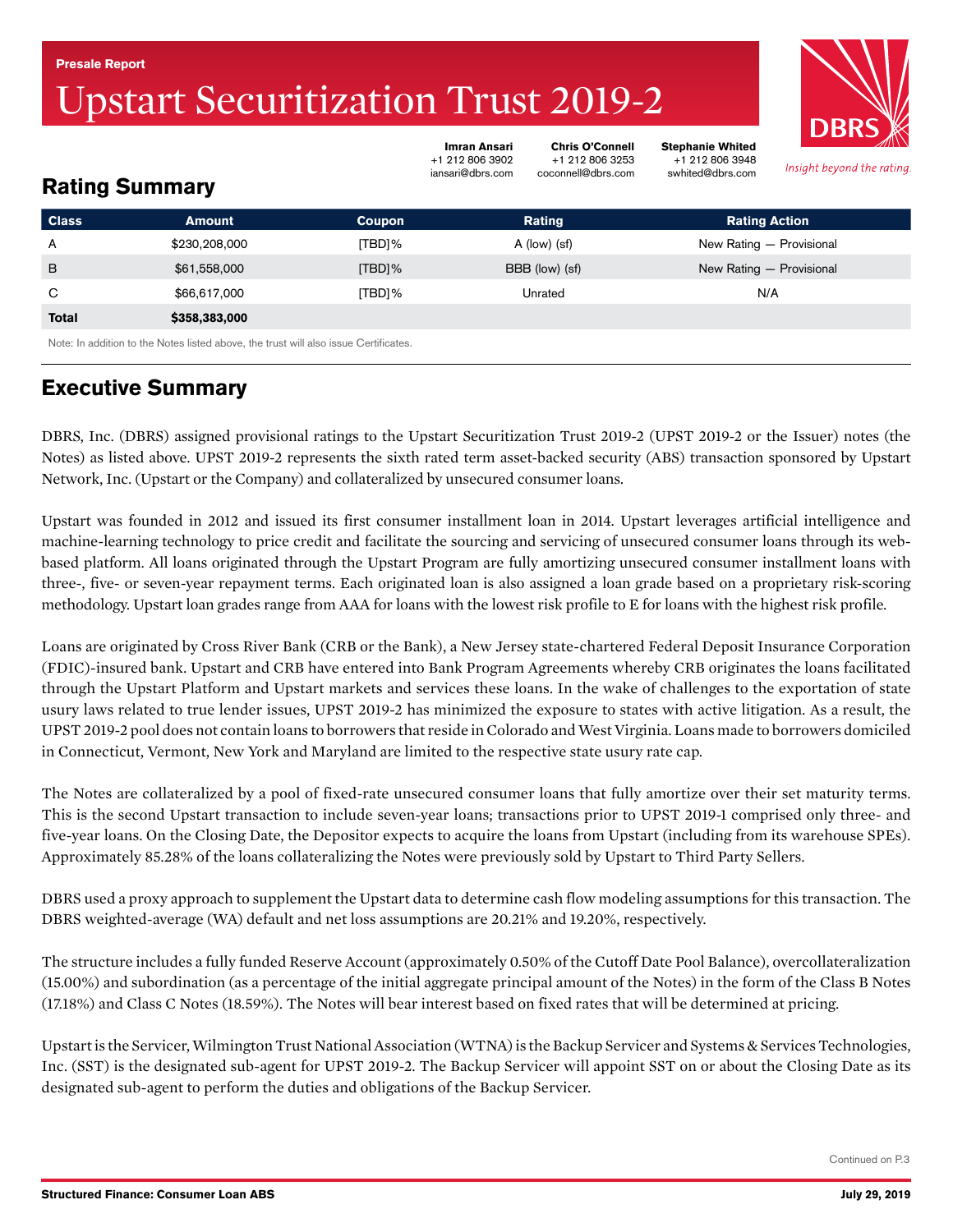# Table of Contents

| <b>Rating Summary</b>                         | 1                       |
|-----------------------------------------------|-------------------------|
| <b>Executive Summary</b>                      | 1                       |
| <b>Transaction Parties and Relevant Dates</b> | $\overline{2}$          |
| <b>Rating Rationale</b>                       | $\overline{\mathbf{A}}$ |
| Considerations                                | $\overline{4}$          |
| Sponsor                                       | 7                       |
| Originator                                    | 8                       |
| Servicer                                      | 8                       |
| Underwriting                                  | 10                      |
| Collateral                                    | 11                      |
| <b>Transaction Structure</b>                  | 15                      |
| <b>Credit Enhancement</b>                     | 19                      |
| Cash Flow Analysis                            | 20                      |
| <b>Legal Structure and Opinions</b>           | 20                      |
| Appendix A - Cash Flow Details                | 21                      |

# Transaction Parties and Relevant Dates

| Originator:                                                                                                                                 | Cross River Bank                                                                                              |
|---------------------------------------------------------------------------------------------------------------------------------------------|---------------------------------------------------------------------------------------------------------------|
| <b>Sponsor, Administrator</b><br>and Servicer:                                                                                              | Upstart Network, Inc.                                                                                         |
| <b>Issuer:</b>                                                                                                                              | Upstart Securitization Trust 2019-2                                                                           |
| <b>Grantor Trust:</b>                                                                                                                       | Upstart Funding Grantor Trust 2019-2                                                                          |
| Depositor:                                                                                                                                  | Upstart Funding II, LLC                                                                                       |
| Indenture Trustee, Backup Servicer,<br>Note Registrar, Paying Agent,<br><b>Collateral Agent and Issuer</b><br><b>Certificate Registrar:</b> | Wilmington Trust National Association (rated A (high),<br>Positive trend/R-1 (middle), Stable trend, by DBRS) |
| <b>Owner Trustee, Grantor Trust</b><br><b>Trustee and Custodian:</b>                                                                        | Wilmington Savings Fund Society, FSB                                                                          |
| <b>Backup Servicer</b><br><b>Designated Sub-Agent:</b>                                                                                      | Systems & Services Technologies, Inc.                                                                         |
| <b>Cutoff Date:</b>                                                                                                                         | July 31, 2019                                                                                                 |
| <b>Statistical Cutoff Date:</b>                                                                                                             | July 1, 2019                                                                                                  |
| <b>Closing Date:</b>                                                                                                                        | [August 7, 2019]                                                                                              |
| <b>Distribution Date:</b>                                                                                                                   | Monthly, on the 20th of each month, or next business day                                                      |
| <b>First Distribution Date:</b>                                                                                                             | September 20, 2019                                                                                            |
| <b>Final Maturity Date:</b>                                                                                                                 | Class A Notes: September 20, 2029<br>Class B Notes: September 20, 2029<br>Class C Notes: September 20, 2029   |

Note: Various capitalized terms are used throughout this report. Please refer to the transaction documents for more information and/or definitions of those terms.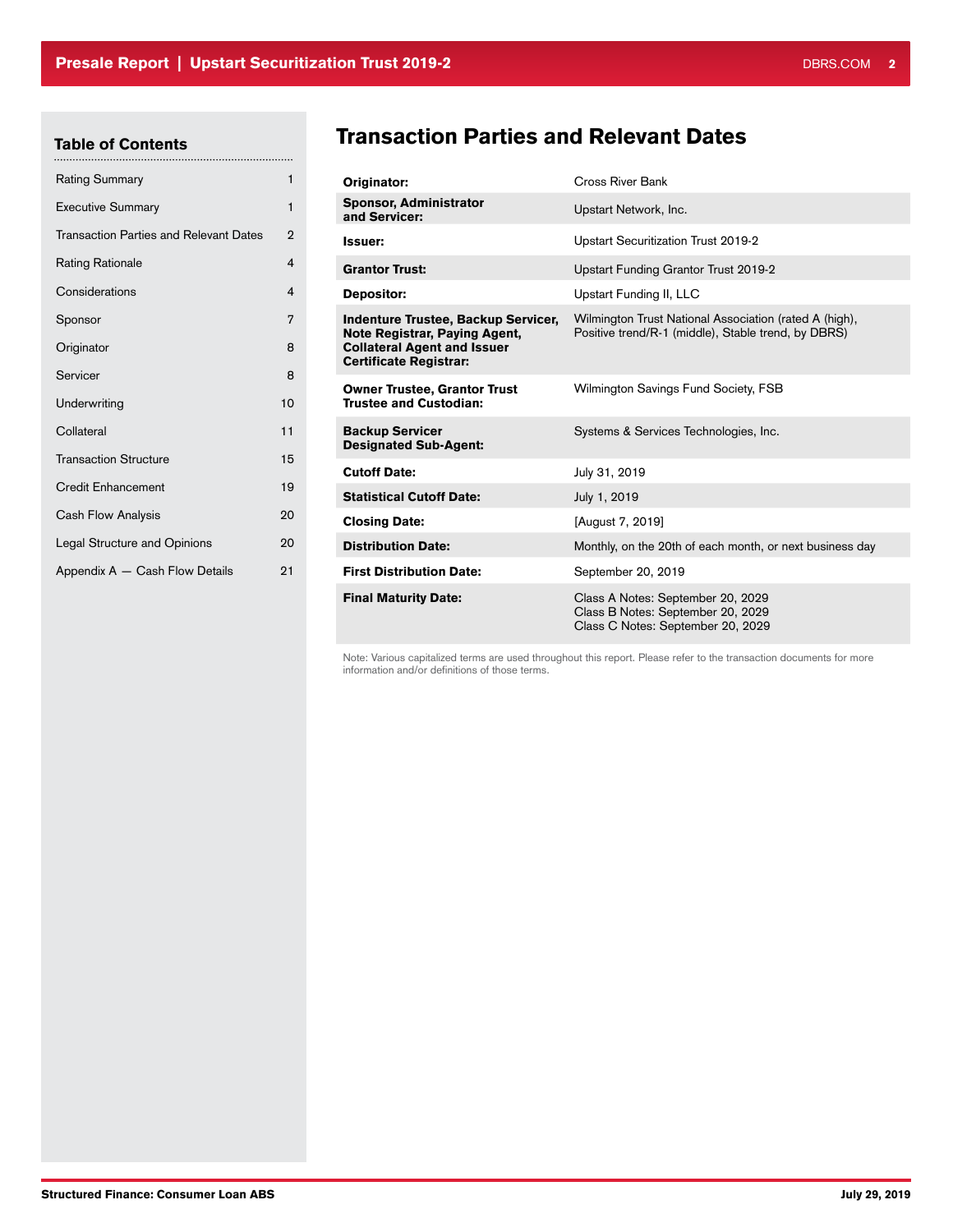### **Executive Summary (CONTINUED)**

Some courts have ruled that federal preemption of state usury rate caps does not apply in certain circumstances. Consequently, assignees of bank-originated loans are presented with some uncertainty in light of these rulings. The Sponsor has taken steps to insulate the transaction from any negative effects of current rulings; however, there is no absolute assurance that these developments will not affect the marketplace lending industry and this securitization. Furthermore, it is not possible to accurately forecast if additional litigation and enforcement actions will be introduced in other states.

The Supreme Court ruled in 1980 that nationally chartered banks could charge the legal interest rates in their home states and "export" those rates to out-of-state customers, affirming over 100 years of statutory and case law. In the same year, the *Depository Institutions Deregulation and Monetary Control Act* (specifically Section 521) granted state-chartered banks the same right as nationally chartered banks to "export" their interest rates.

States set their own maximum legal usury rates, but marketplace participants like Upstart are not licensed to issue loans in many states. Instead, they rely on banks to originate the loans and export the rates on those loans. In this case, Upstart partnered with CRB, a FDIC-insured New Jersey state-chartered bank, to originate the Upstart loans they have sourced and serviced. Loans originated by CRB are all within the New Jersey state usury limit of 30%. Upstart holds lending licenses, collections licenses or similar authorizations in 31 jurisdictions. Although Upstart has some state licenses, by partnering with CRB, Upstart (as Servicer) avoids certain regulatory and origination licensing requirements in states where CRB operates. In return, CRB facilitates lending for the Servicer and generates fees for their services.

CRB is the true lender in the origination of the loans. Upstart markets loans to prospective borrowers through direct mail, online referral partnerships, email, social media and digital channels. Underwriting policies and procedures are established and maintained by CRB. Once the loan is approved and accepted, CRB will distribute a loan agreement to the borrower and CRB will extend the loan to the borrower. Generally, within one business day of a borrower's acceptance, CRB disburses loan proceeds directly to the borrower's bank. Loan proceeds are only disbursed by automated clearing house (ACH) payment and not by check or other means. Each month, CRB retains approximately 10% to 15% of monthly production through the Upstart Program. Upstart then purchases the remainder from CRB at least three business days after the origination of the loan and may either retain the loans on its balance sheet or sell the loans to third-party purchasers. CRB receives an origination fee on each loan originated under the Upstart Program and, from the proceeds of these origination fees, CRB pays Upstart a fee for its services.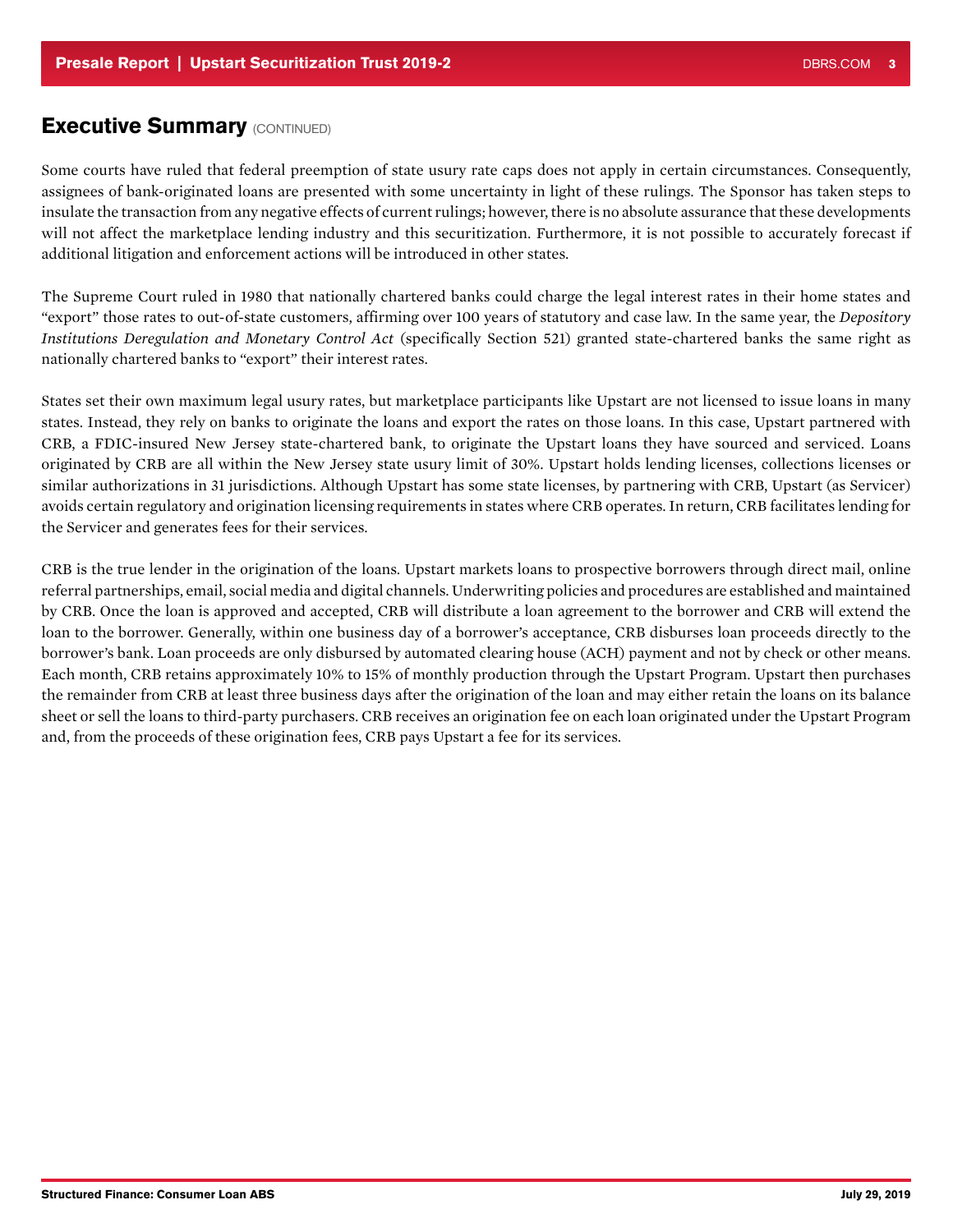### <span id="page-3-0"></span>Rating Rationale

The provisional ratings on the Notes are based on DBRS's review of the following considerations:

- The transaction's form and sufficiency of available credit enhancement.
	- Subordination, overcollateralization, amounts held in the Reserve Account and excess spread create credit enhancement levels that are commensurate with the proposed ratings.
	- Transaction cash flows are sufficient to repay investors under all A (low) (sf ) and BBB (low) (sf ) stress scenarios in accordance with the terms of the UPST 2019-2 transaction documents.
- Structural features of the transaction that require the Notes to enter into full turbo principal amortization if certain triggers are breached or if credit enhancement deteriorates.
- The experience, sourcing and servicing capabilities of Upstart.
- The experience, underwriting and origination capabilities of CRB.
- WTNA's ability to perform duties as a Backup Servicer and SST's ability to perform duties as a designed sub-agent.
- The annual percentage rate (APR) charged on the loans and CRB's status as the true lender.
	- All loans included in UPST 2019-2 are originated by CRB, a New Jersey state-chartered FDIC-insured bank.
	- Loans originated by CRB are all within the New Jersey state usury limit of 30.00%.
	- The weighted-average (WA) APR of the loans in the pool is 20.12%.
	- Loans may be in excess of individual state usury laws, however, CRB as the true lender is able to export rates that preempt state usury rate caps.
	- Loans originated to borrowers in states with active litigation (Second Circuit (New York, Connecticut, Vermont), Colorado, Maryland and West Virginia) are either excluded from the pool or limited to the usury cap in each respective state.
	- Under the Loan Sale Agreement, Upstart is obligated to repurchase any loan if there is a breach of representation and warranty that materially and adversely affects the interests of the purchaser.
- The legal structure and expected legal opinions that will address the true sale of the personal loans, the non-consolidation of the trust, that the trust has a valid perfected security interest in the assets and consistency with the DBRS *Legal Criteria for U.S. Structured Finance*.

# Considerations

Availability of Historical Performance

- For the three-year and five-year loans, DBRS developed expected loss assumptions using a hybrid approach of proxy data and historical performance data because of limited operational history for the Upstart Program.
- In addition to three-year and five-year loans, the Upstart Program originates seven-year loans (1.02% of the loans in the pool by current balance) to obligors. This makes a proxy approach more challenging because of the lack of comparable term loan data. Furthermore, there has yet to be a recession for loans originated through Upstart's consumer loan lending platform; thus, the performance of this particular type of consumer loan in a stressed economic environment has yet to be established.
	- The derivation of the UPST 2019-2 expected default rate and other key assumptions, such as the timing of defaults, recoveries and prepayment speeds, was conducted by analyzing industry data and historical performance from other consumer loan issuers in both stressed and benign economic environments. DBRS took into account historical static pool default data and existing consumer loan securitization trust performance as well as performance data and statistics provided by Upstart with respect to its consumer loan program and consumer loans from other lenders in the market. DBRS considers the data sets to be adequate to perform its rating analysis for the ratings assigned.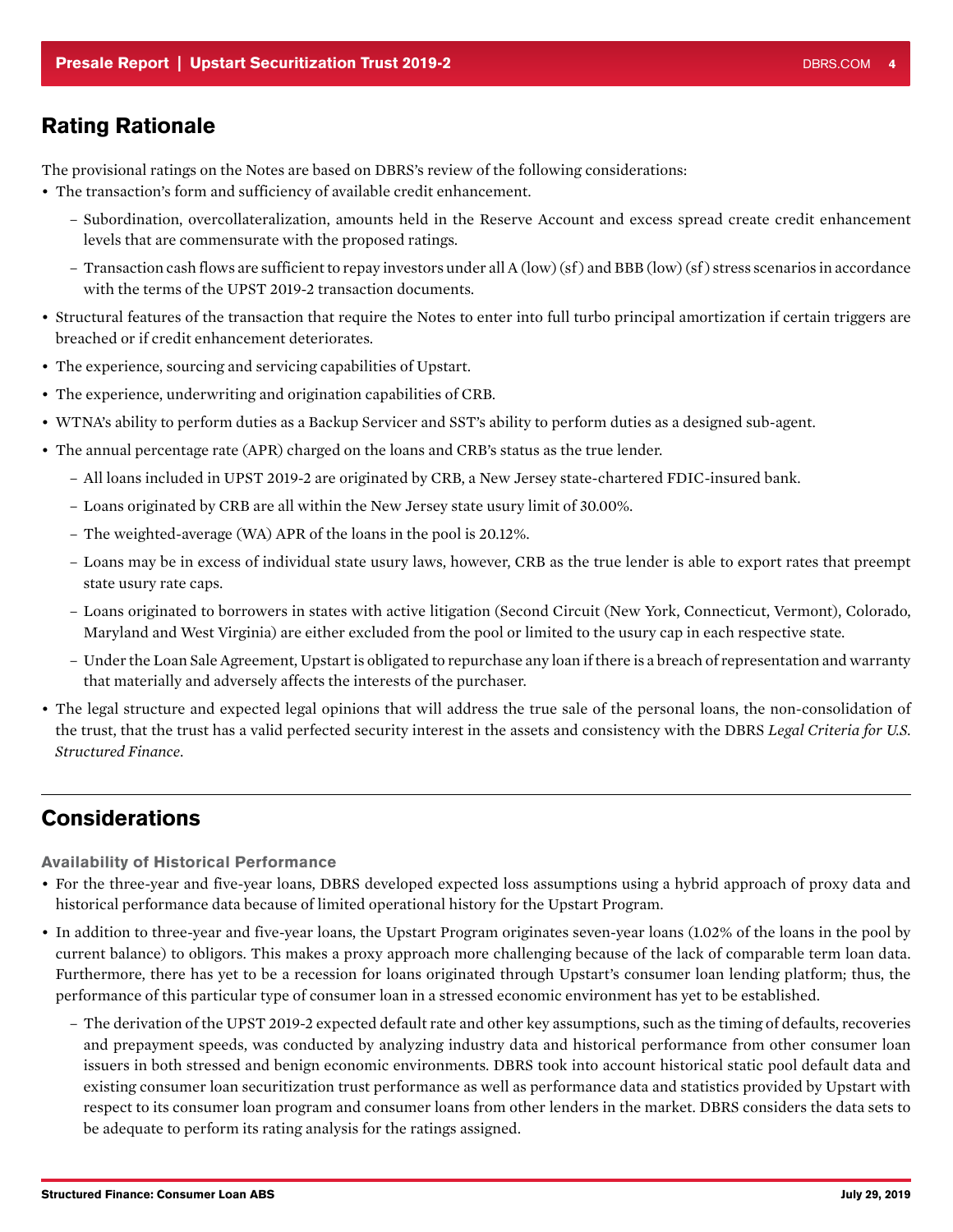DBRS cumulative net loss (CNL) assumptions were determined by loan maturity terms and loan grade concentrations (AA, A, B, C, D, E) in the following ranges:

| <b>Loan Term</b> | <b>CNL</b> |
|------------------|------------|
| 3-Year           | 12.15%     |
| 5-Year           | 21.05%     |
| 7-Year           | 28.98%     |

#### Structural Features

- The transaction will have a sequential-pay structure. No principal will be allocated to the Class B Notes and Class C Notes until the Class A Notes are paid in full and no principal will be allocated to the Class C Notes until the Class B Notes are paid in full.
- To build additional credit support early in the transaction, the structure incorporates a full turbo feature whereby 100% of remaining available funds after paying senior transaction fees, Note interest and certain shortfalls will be used to pay principal on the Class A Notes until the Required Overcollateralization Amount is equal to the greater of 15.00% of the then-current Pool Balance or 2.00% of the Cutoff Date Pool Balance is reached.
- The Required Overcollateralization Amount is intended to protect the Notes from losses on the portfolio in excess of those anticipated. Until the Required Overcollateralization Amount is met, or if such levels are not maintained, excess cash may not be released from the trust and it is possible that the Class B Notes and Class C Notes will not receive any interest payments.
- If the Required Overcollateralization Amount has been reached, the Notes will revert back to full turbo mode if the pool factor is equal to or less than 15.00% of the Cutoff Date Pool Balance (and the redemption holder has not exercised its redemption right).
- The Notes will also revert to full turbo mode if the Cumulative Net Loss Ratio exceeds the percentages set forth in Appendix A.
- Sequential amortization of the Notes, the overcollateralization target, the subordination of the Class B Notes and Class C Notes and a Reserve Account are expected to create increasing credit enhancement over time for the Notes as a percentage of the outstanding Pool Balance.

### Financial Condition

- Upstart is a Delaware corporation organized in 2012 and is wholly owned subsidiary of Upstart Holdings. Upstart Holdings has completed multiple equity raises totaling approximately \$164 million. DBRS reviewed audited financial statements up to December 31, 2018 and unaudited financial statements for the year ended March 31, 2019.
- Growth has been considerable over the last two years for Upstart. Growth could be limited or at least hindered if CRB exited the business or entered financial difficulties.
- As a relatively new company financial stress could affect Upstart's ability to perform certain duties as Sponsor and Servicer, including fulfilling its loan repurchase obligations as a result of certain breaches of representations and warranties. DBRS notes the following mitigating factors:
	- Since its inception, Upstart has steadily grown its business and has secured the confidence of several financial institutions and investors, raising significant capital to fund operations and loan originations. It is expected that the Company will be able to fund its growth and maintain its operations through its investors and other funding sources.
	- If Upstart (as Servicer) fails to perform certain obligations or upon certain events of bankruptcy or insolvency, WTNA (either directly or through its designated sub-agent) will assume all related duties of Upstart. WTNA (either directly or through its designated sub-agent) will act as Backup Servicer if Upstart (as Servicer) fails to perform certain obligations or upon certain events of bankruptcy or insolvency.
	- DBRS has performed an operational risk assessment of Upstart and believes the Company is an acceptable consumer loan Servicer with an acceptable Backup Servicer and designated sub-agent.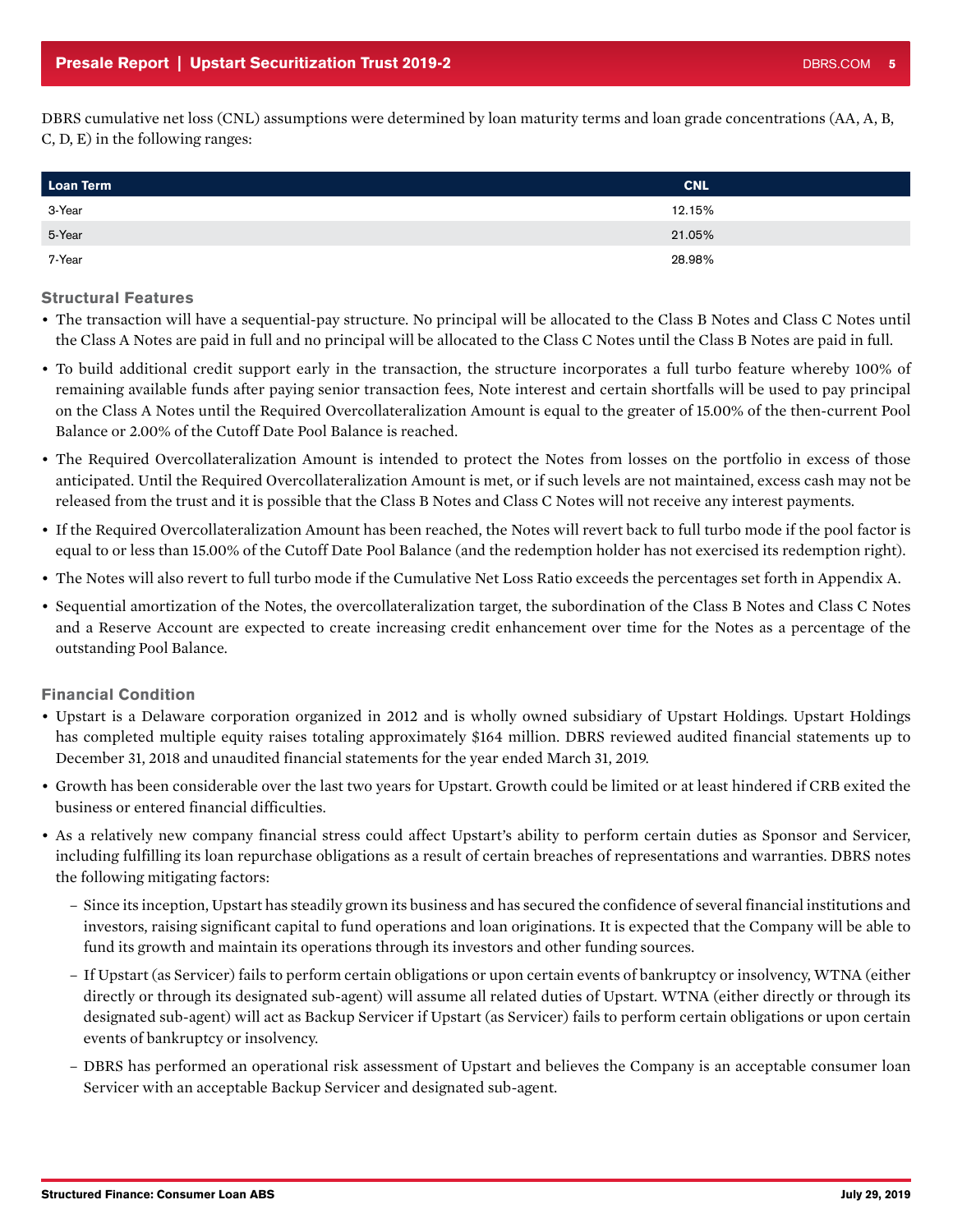### Litigation and Regulatory Environment

The Supreme Court ruling in 1980 affirmed over 100 years of statutory and case law related to the federal preemption of state usury rate caps. However, some courts have challenged certain aspects of loans originated by a state-charted bank using exported interest rates. The penalty for violating state usury laws ranges from civil to criminal. Although statutory remedies vary among states, some common penalties include invalidation of a borrower's obligation to pay the difference between what the debtor was charged and what the state usury law says they should be charged. Generally, more severe penalties include nullification of a loan contract or an assessment of fines with sanctions depending on the obligor's state of occupancy. Moreover, limited defenses exist against usury claims. If the loan is determined to be usurious, the lender or purchaser of the loan can be held accountable.

Challenges to loans originated by a state-chartered bank using exported interest rates may raise, among other issues, ascertaining who is (and is not) the true lender of the loan. There has been increased litigation and enforcement actions addressing these two issues over the last few years. Some of these circumstances involved marketplace participants like Upstart and CRB and have raised questions about the validity of the bank partnership model. Recent court cases have challenged the federal preemption of state usury rate caps.

- In May 2015, the United States Court of Appeals for the Second Circuit (New York, Connecticut and Vermont) ruled on *Madden v. Midland Funding, LLC*. In this case, a loan made by a national bank was assigned to a non-bank debt collector. The non-bank debt collector tried to collect on the loan at the interest rate agreed upon by the national bank. The borrower then filed a lawsuit claiming that the interest rate charged exceeded the New York State usury law. The Second Circuit concluded that non-bank assignees did not have the same power as a national bank and that non-bank assignees did not have the ability to charge the same interest rate as a national bank because they did not have an interest in the loans. The defendant requested that the case be taken to the Supreme Court, but the Supreme Court denied this request and decided that the Second Circuit's decision would ultimately stand. As a result of the ruling, it is possible that similar conclusions may be adopted in other jurisdictions.
	- As a result of this litigation, the loan pool only includes loans made to borrowers in New York, Connecticut and Vermont that are below the usury cap in each respective state.
- On January 27, 2017, the Colorado Administrator of the Uniform Consumer Credit Code filed separate complaints in Colorado state court against two online lending platforms that, like Upstart, are licensed as supervised lenders in Colorado. The Colorado Administrator subsequently filed amended complaints on February 15, 2017. The Colorado Administrator contends that the platform operators of the lending platforms are the creditors of the loans made by CRB to Colorado state residents and owned by nonbanks and that the federal preemption of Colorado interest rate limitations afforded to CRB does not apply. The Colorado Administrator seeks the refund of excess finance and other charges among other restitutions. This litigation has been challenged and remains ongoing.
	- Upstart, as a licensed lender in Colorado, is subject to examination by the Colorado Administrator. While the loans are originated by CRB, it is not possible to accurately predict the outcome of the litigation. As a result, the loan pool does not include loans made to borrowers in Colorado.
- In October 2015, the Maryland Court of Special Appeals ruled that CashCall, Inc. was required to obtain a license under the state's Credit Services Business Act (CSBA). *Maryland Commissioner of Financial Regulation v. CashCall, Inc. et al.* The CSBA imposes a licensing requirement on entities that engage in the "credit services business" which includes assisting Maryland residents in obtaining loans and prohibits licensees from providing any assistance with loans (even from out of state banks) at rates higher than rates allowed by Maryland law for compensation or other valuable consideration. The appellate court ruled that CashCall was engaged in the credit services business due to its involvement in the marketing, and origination of such loans. The holding in this case potentially impacts loans made to Maryland borrowers by a bank with the assistance of an entity that is not licensed under the CSBA. On June 23, 2016, Maryland's highest court affirmed this ruling.
	- As a result of this litigation the loan pool only includes loans made to borrowers in Maryland that are below the state's usury cap.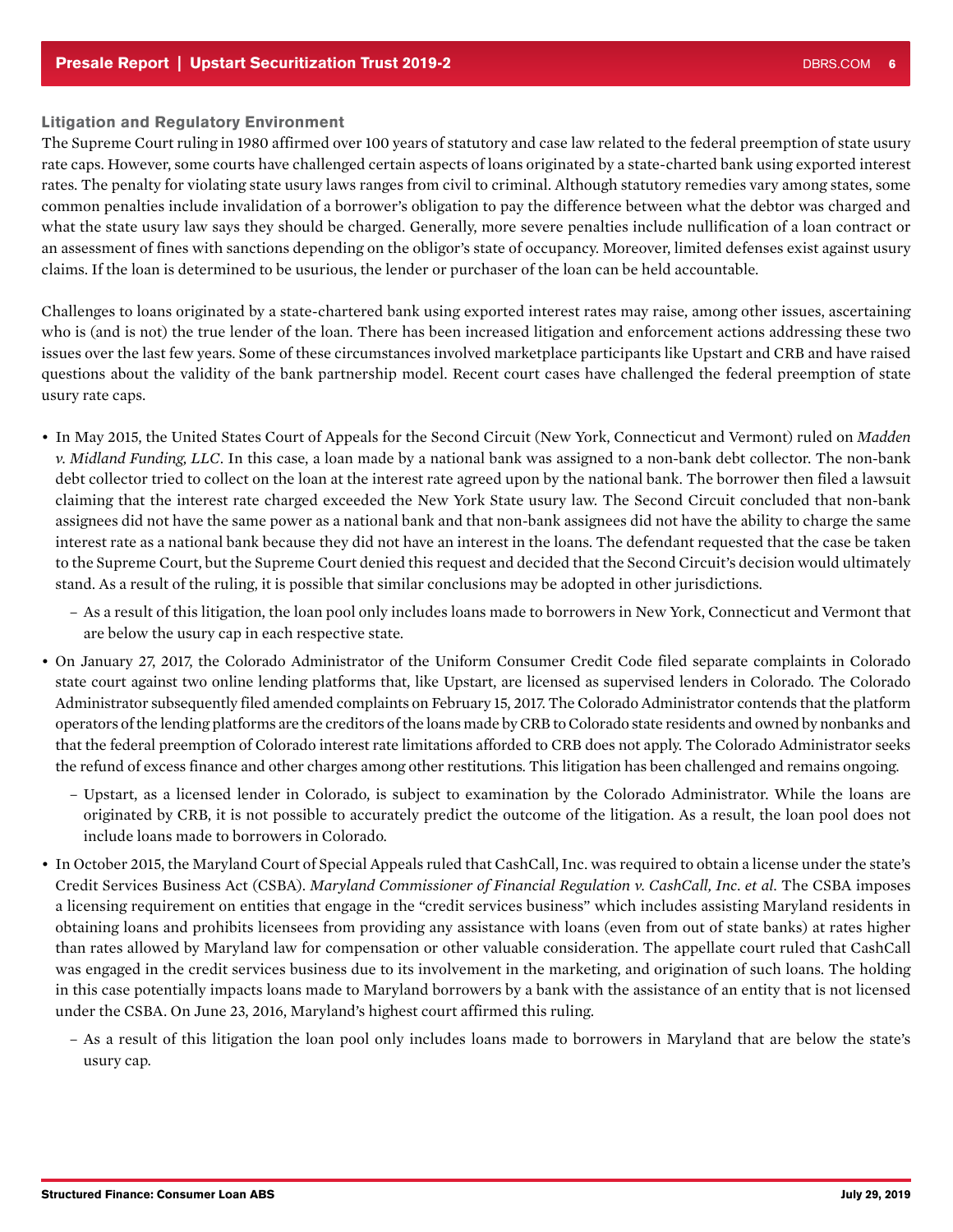- <span id="page-6-0"></span>• In *CashCall, Inc. v. Morrissey*, a payday lender purchased and serviced loans made to residents of West Virginia by a South Dakota bank. The West Virginia Attorney General challenged this arrangement in court. The highest court in West Virginia found that the true lender in this arrangement was the non-bank payday lender who had the predominant economic interest in the loans. Accordingly, federal preemption did not apply, and the payday lender was required to be licensed as a lender in West Virginia and to comply with the usury laws applicable in West Virginia. Because the rates charged exceeded West Virginia's usury laws and because the payday lender was not licensed, the court found the loans to be unenforceable and entered penalties against the payday lender.
	- As a result of this litigation, loans originated by CRB through the Upstart Program are not made to borrowers in West Virginia.
- Any change in regulatory developments could have a material adverse effect on Upstart's ability to effectively service the loans or to perform obligations in addition to potential adverse effects on the enforceability or collectability of the loans.
- In November 2017, the Consumer Financial Protection Bureau (CFPB) announced a no-action letter to Upstart. The CFPB's noaction letter signifies that the agency has no present intent to recommend initiation of supervisory or enforcement action against Upstart with respect to the *Equal Credit Opportunity Act*.

### Alignment of Interests

Upstart depends almost exclusively on external sources of funding. Upstart utilizes a hybrid funding model with passive allocation to various loan buyers. Approximately 70% to 75% of Upstart's loans are sold to institutional investors, approximately 10% is retained by Upstart via two warehouse facilities, Upstart Loan Trust and Upstart Warehouse Trust, approximately 3% is sold to fractional retail investors and approximately 10% to 15% are retained by CRB (as Originator).

- CRB as Originator retains approximately 10% to 15% of the loans originated through the Upstart Program. Risk retention by the originating bank is viewed as a positive with regards to legal and regulatory risks that exist in the sector.
- The Sponsor will retain an economic interest in the credit risk of the loan pool by a combination of (1) causing the Upstart Affiliate to acquire, on the Closing Date, at least 4.5% of the initial principal amount of each Class of Notes and at least 4.5% of the par amount of the Certificates in aggregate and (2) causing the Issuer to fund the Reserve Account, where the fair value on deposit as of the Closing Date equals at least 0.5% of the sum of the fair values of the Notes and the Certificates (Regulation RR).

### Representations & Warranties

- Outside of the securitization, when loans are originated, CRB (as Originator) and Upstart (as Purchaser and Servicer) make certain representations and warranties regarding the characteristics of the loans and the process by which they were originated. If a breach of a representations or warranty is discovered, the respective party must cure the breach.
- Within the ABS transaction, Upstart Network, Inc. is the Sponsor. This entity is providing representations and warranties regarding its legal status and ability to perform obligations in the securitization as well as the characteristics of the loans. Furthermore, the Sponsor has indemnified the Grantor Trust and the Indenture Trustee for any breach of those representations and warranties.

### Collateral Description

- 36 Month Loans: The collateral is seasoned with a WA age of four months. The WA remaining term of this portion of the pool is 32 months. The non-zero WA current FICO score of the pool is 688 and the non-zero WA interest rate is 14.25%.
- 60 Month Loans: The collateral is seasoned with a WA age of four months. The WA remaining term of this portion of the pool is 56 months. The non-zero WA current FICO score of the pool is 691 and the non-zero WA interest rate is 17.79%.
- 84 Month Loans: The collateral is seasoned with a WA age of six months. The WA remaining term of this portion of the pool is 78 months. The non-zero WA current FICO score of the pool is 700 and the non-zero WA interest rate is 18.49%.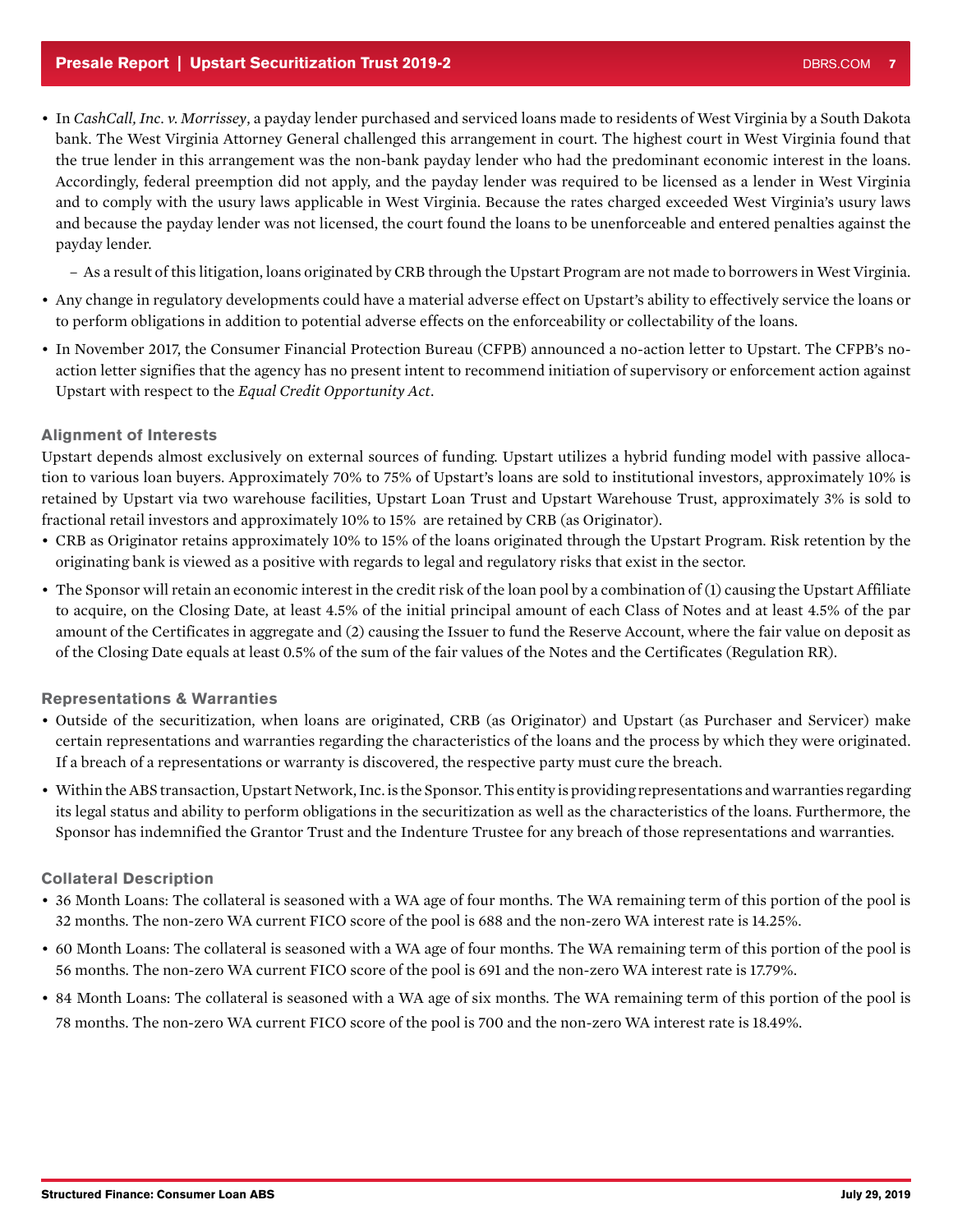### <span id="page-7-0"></span>Sponsor

Upstart, a wholly owned subsidiary of Upstart Holdings Inc., will act as Sponsor, Administrator and Servicer for the UPST 2019-2 transaction. Upstart, headquartered in San Carlos, California, was founded in 2012 and is a Delaware corporation and wholly owned subsidiary of Upstart Holdings Inc. The online lending platform was launched in May 2014 and enables lenders to offer personal unsecured installment loans to consumers. The Company uses proprietary technology leveraging artificial intelligence and machine learning to facilitate the sourcing and servicing of consumer loans, administered through its web-based platform.

Upstart funds its lending platform through (1) equity capital raised over multiple funding rounds from various venture capital investors, (2) whole-loan sales to several institutional purchasers, (3) multiple warehouse lines (4) sales of fractional interests to accredited investors, (5) borrowings under convertible notes and (6) secured lines of corporate credit.

As of July 1, 2019, over 290,00 loans with a total original principal amount of over \$3.6 billion have been originated by CRB through the Upstart Program. As of December 31, 2018, Upstart's employee base has grown to 187 employees and contractors.

Loans offered to prospective borrowers through CRB have terms of three, five or seven years with loan sizes ranging from \$1,000 to \$50,000 and fixed APRs of 6.47% to 29.99%. As of July 1, 2019, the typical borrower profile is approximately 27 years old with a WA borrower salary of approximately \$81,374 and a FICO score of 688. Approximately 77% of the Upstart portfolio consists of borrowers who have at least a college degree.

Upstart's primary source of revenue is fees paid by CRB for the services Upstart performs to assist CRB with loan originations. These fees are taken from a portion of the origination fee CRB charges each borrower. Other sources of revenue include servicing fees paid by investors, which are based on the outstanding principal of the loans Upstart services, referral fees from marketing partners and ancillary fees paid by borrowers in accordance with promissory notes issued upon loan originations.

# **Originator**

Upstart Loans are originated by CRB, a New Jersey state-chartered commercial bank. Upstart provides marketing, application processing, credit modeling technology, loan administration, customer support and loan servicing to assist CRB. The credit policy and underwriting requirements, including eligibility and minimum credit requirements, are all established by CRB. CRB disburses loan proceeds to borrowers.

The Bank focuses on deposits, originates loans and also operates as a third party for marketplace lending platforms to originate loans. CRB currently has relationships with a number of different marketplace lenders, including Freedom Financial Network, Affirm and Marlette Funding.

CRB is required to monitor the Upstart Program and loan servicing activities, including a review of all Upstart marketing materials, monthly updates and annual policy and control audits. CRB's participation in the program is subject to oversight by its regulatory agencies and, under the Bank Program Agreement, Upstart has agreed to submit to any examination that may be required by any such regulatory agency that has audit and examination authority over CRB.

Upstart's current agreements with CRB have terms ending in January 1, 2023 and will renew automatically for two successive twoyear terms unless Upstart or CRB provides notice of non-renewal to the other party at least 120 days prior to the end of the existing term, subject to certain early termination provisions as set forth in the agreements.

CRB will make certain representations and warranties with respect to the Upstart loans.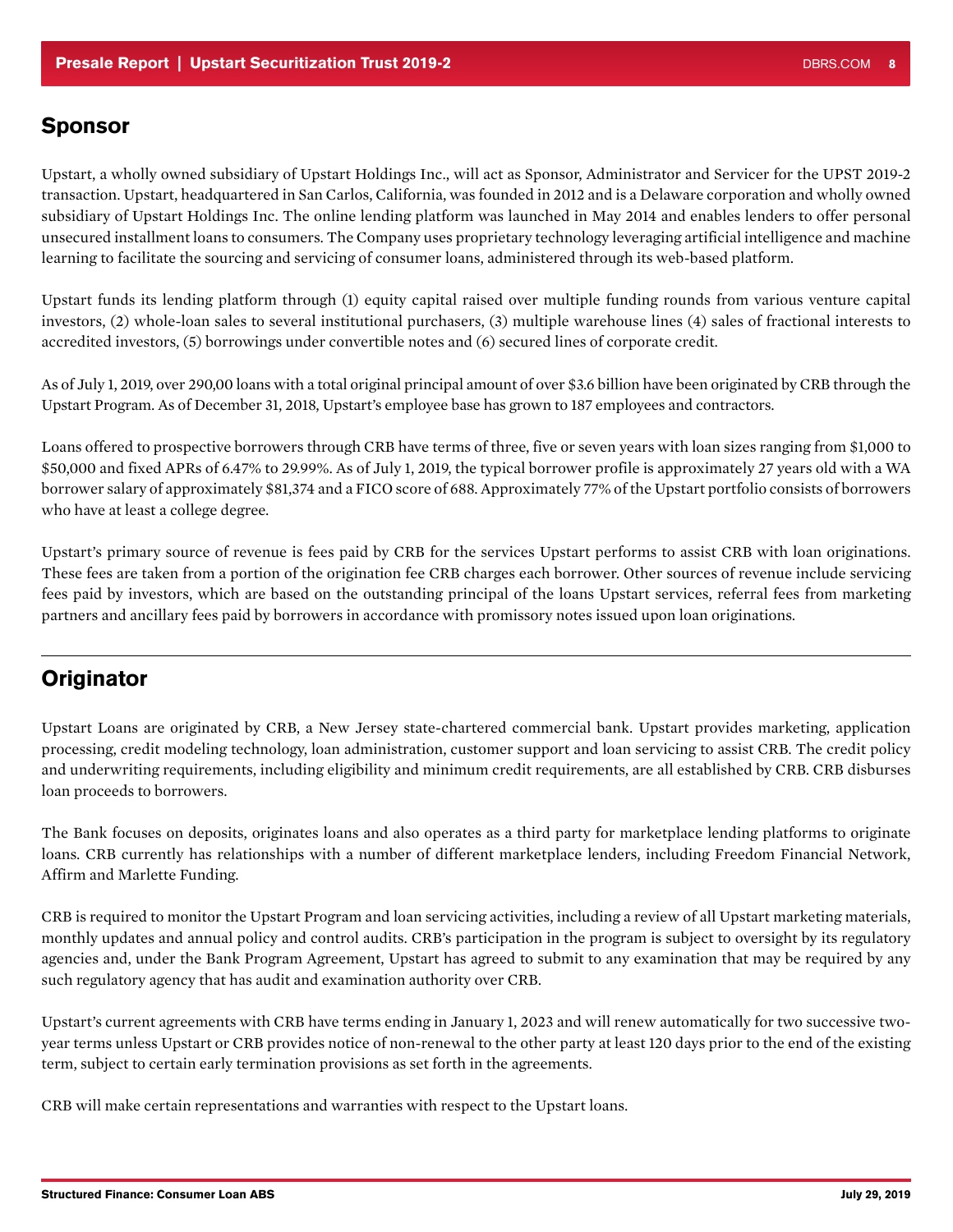### <span id="page-8-0"></span>**Servicer**

Upstart services the Upstart loans at its San Carlos, California and Columbus, Ohio offices with a team of 37 servicing full-time equivalents (FTEs). In addition, Upstart outsources a portion of its (pre-collection) servicing activities to 29 FMA agents. As of May 31, 2019, Upstart serviced over \$3.5 billion in Upstart loans representing approximately 281,000 accounts.

Upon origination of a loan by CRB through the Upstart Program, Upstart's system establishes an amortization schedule for such loan with loan payments due monthly according to the terms of the promissory note. Borrower payments on the loans may be made either by recurring or onetime ACH transfers or physical checks such as personal checks, money orders and cashier's checks. As of July 15, 2019 approximately 91.4% of borrower payments were made via ACH payment. Electronic payment instructions are sent by the platform/system via a NACHA file daily, on business days, to Wells Fargo or CRB for processing. If automated NACHA files are not created by a certain hour of a day, a designated group of employees is notified, which prompts a manual review of the missing file. All electronic payments are debited from the borrower's bank account and credited directly to the whole loan investor's bank account or the Upstart FBO investor account, as applicable. Approximately 5.6% of borrower repayments are received via personal checks. Check processing lockboxes at Wells Fargo are set up for each whole loan investor. Borrowers are given instructions to send payments lockboxes that correspond to correct investors. Checks are processed and deposited by Wells Fargo personnel. A member of Upstart's Finance team reviews the lockboxes daily for check payments and records all received payments in the product. A separate employee is required to review and approve all payment records created to reflect check payments received via lockboxes. From time to time, check payments are received directly by Upstart via mail. Procedures and controls exist over incoming mail handling and payment processing of these checks to ensure physical safeguards and segregation of duties.

#### Delinquency and Charge-Off

Loans are considered delinquent if any portion of the scheduled monthly payment remains unpaid following the 30th day after its original due date. The Servicer will charge-off any loan (1) that has any portion of an outstanding monthly payment more than 120 days past due (not taking into account any grace periods and to the extent borrower has not entered into a loan modification) or (2) that the Servicer otherwise deems uncollectible in accordance with Upstart's Servicing Policy. The circumstances in which the Servicer may deem a loan uncollectible include instances where it is notified the borrower has commenced bankruptcy proceedings, the account was the result of verified identity theft, the borrower is deceased or certain other circumstances specified under Upstart's Servicing Policy.

#### **Collections**

Upstart's servicing operations team focuses their servicing activities on early detection and intervention for borrowers within the first 30 days following the scheduled due date for which a payment is missed. During this period, Upstart attempts to contact the borrower to notify them of their missed payment, conducts skip tracing activity, assesses the cause of the delinquency, and where appropriate offers a modified payment plan. Upstart also outsources a portion of inbound phone support and outbound payment reminder calls for 16-30 days past due to an outside vendor who provides support in Upstart's name. If contact has not been made with the borrower and there is no scheduled payment by the 30th day after missing a payment, the Servicer assigns the loan to a third-party collection agent to pursue collection efforts. The Servicer currently contracts with two on-shore collection agents to handle collection activities for delinquent loans and defaulted loans and may contract with additional collection agents in the future. Collection agents are instructed to collect the full amount of past due payments, including any fees owed. If the account is brought current, the account is returned to the Servicer for servicing. The Servicer exercises significant oversight over all collection agents and conducts ongoing monitoring and periodic reviews, both off-site and on-site to ensure compliance with its Servicing Policy. For defaulted loans that have been assigned for collection to a collection agent for more than ninety days after charge-off, the Servicer may recall the account from the collection agent so that it no longer engages in collection efforts with respect to the defaulted loan. After the account is recalled, the Servicer may reassign collection of the account to a different collection agent. The Servicer has also engaged, and may engage in the future with, third party debt buyers in connection with the sale of loans that have been charged-off, to increase recoveries. Defaulted loans may be sold to third-party debt buyers. If a loan is sold to a third-party debt buyer, such debt buyer will compensate the owner of the loan immediately upon the sale thereof and thereafter pursue payments from the borrower on behalf of such debt buyer's own account.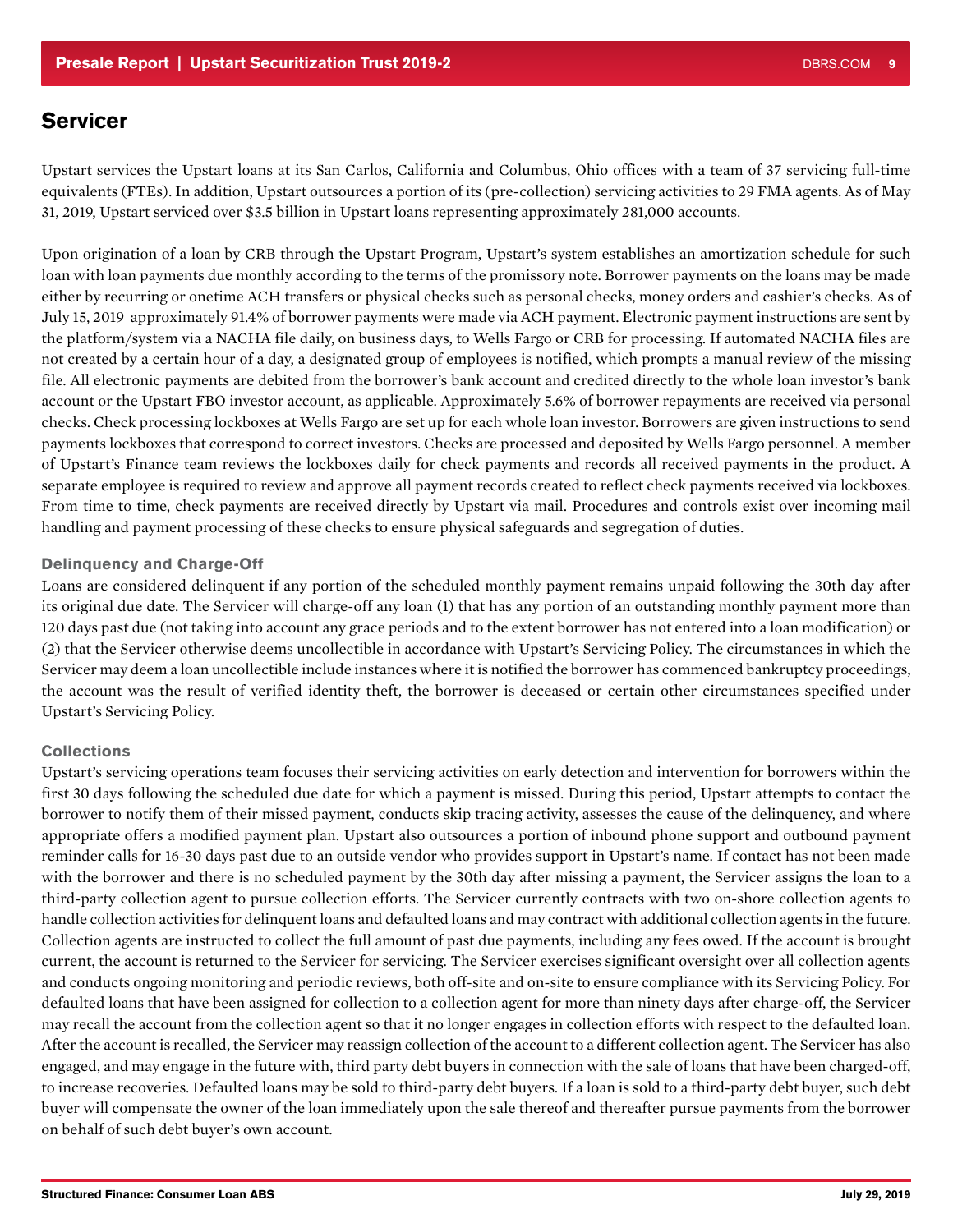### <span id="page-9-0"></span>Loan Modifications

If a borrower is unable to pay past due amounts because of financial hardship, the borrower may qualify for a modified payment plan or loan modification in accordance with the Servicing Policy. Before a payment plan or loan modification is offered, the borrower must meet certain eligibility requirements set forth in Upstart's Servicing Policy. If the borrower is deemed eligible, the Servicer will present the borrower with an offer to modify their loan's repayment terms. Modifications may include, but are not limited to, a temporary suspension or reduction of their monthly payment, extending the repayment term or settlement of the account for less than the full amount owed. All payment plans must be in accordance with the Servicing Policy and qualify as a permitted loan modification. Depending on the type of payment plan or modification, servicing personnel with the appropriate level of authority must approve as set forth in the Servicing Policy.

### Controls

Upstart maintains an adequate control environment. Upstart's Compliance Management System consists of testing, monitoring and business unit engagement. A documented quality assurance (QA) program is in place and is overseen by both the head of operations and head of compliance with quarterly reporting to the Board of Directors. The compliance team performs a compliance risk assessment annually with activities tested on a monthly, quarterly or annual basis. A combination of data mining and manual sampling is used for reviews. Remediation plans are required for all identified issues. Upon completion of the remediation plan, follow-up QA testing is performed to ensure that the remediation steps have sufficiently addressed the deficiency.

### Backup Servicer and Designated Sub-Agent

Wilmington Trust, National Association will serve as Backup Servicer. The Backup Servicer will confirm certain data on the monthly servicer reports and will be obligated to become the Successor Servicer if the Servicer is terminated. The Backup Servicer will appoint SST on or about the Closing Date as its designated sub-agent to perform the duties and obligations of the Backup Servicer under the Backup Servicing Agreement. SST is experienced in servicing receivables, having serviced loans and receivables with an original balance of more than \$28 billion. SST was founded in 1995 and provides primary servicing for portfolio transfers, conduits and ABS, and back-up servicing to the ABS term and warehouse lending markets. SST provides end-to-end loan servicing solutions for auto, RV, marine, motorcycle, powersport and unsecured consumer loans, as well as credit cards and other consumer receivables. SST currently services approximately 514,866 active accounts with an aggregate balance of approximately \$4.9 billion. It manages deficiency/charge-off placements on a contingency-fee basis through one or more service providers.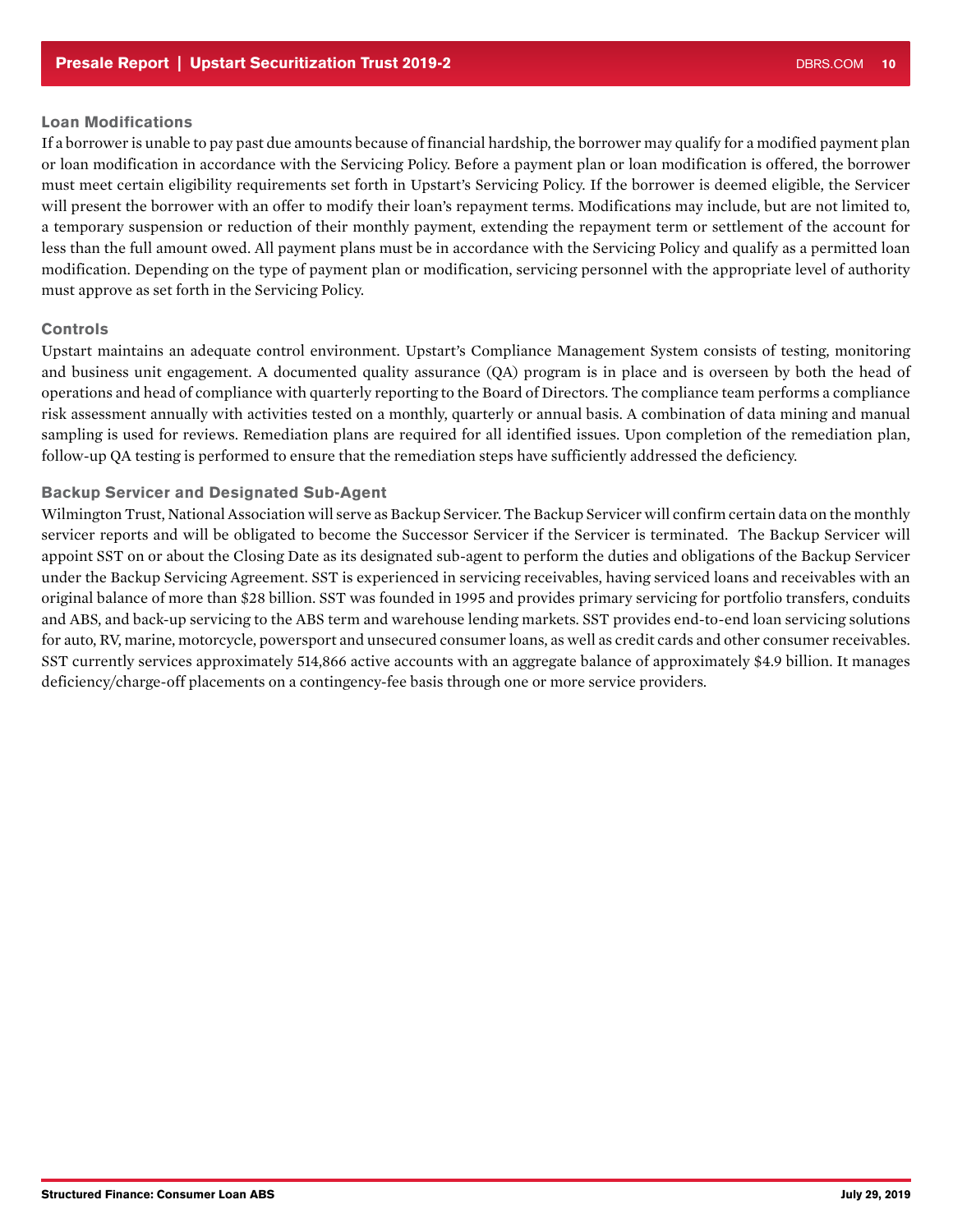### **Underwriting**

Upstart evaluates whether a prospective borrower meets CRB's minimum credit criteria. CRB's underwriting policy provides the underwriting criteria for all loans originated on the Upstart Program and the policy may not be changed without the consent of CRB. To receive a loan offer, prospective borrowers must generally have, among other elements, (1) a minimum credit score of 620 (in rare circumstances, borrowers meeting certain conditions around education and employment may qualify without a credit score, but the UPST 2019-2 pool does not contain any loans without a credit score); (2) no recent bankruptcies or other public records; (3) no accounts that are in collections, delinquent or with amounts currently past due; (4) except in limited circumstances, no accounts that have been moved to collections or partially or wholly charged off on their consumer report in the last three years; and (5) a borrower must have a debt-to-income ratio under a maximum. Additionally, the borrower cannot have an excessive number of inquiries on their credit report in the last six months. In addition to the above, prior to originating any loan, an applicant's credit report is reviewed to confirm that no subsequent disqualifying events have occurred since receiving the loan offer.

For each applicant, Upstart verifies (1) identity information by comparing supplied names, addresses, dates of birth and social security numbers against the names, addresses, dates of birth and social security numbers in the records of a consumer reporting agency and (2) credit score and credit history as provided by a consumer reporting agency. For applications determined to have a high risk of containing inaccuracies, Upstart uses automated or manual mechanisms to verify the applicant's education, income, employer and/ or their most recent job offer. Upstart may also perform additional verification checks by calling borrowers directly after receiving their loan application. As part of its verification process, Upstart also verifies the borrower's bank account information.

Upstart relies on a combination of automated verification, machine learning, and manual verification techniques to minimize and the risk of fraud and material application inaccuracy. Documentation from applicants is only required when verification models determine an applicant is high-risk and automated verification methods were unable to verify the applicant's information. Currently, 45%-50% of borrowers are identified by the verification models as high-risk and requiring full verification. If applicants meet the minimum criteria established in the underwriting policy, they are priced by the Upstart model. If the pricing required to cover expected losses exceeds the maximum APR in Upstart's underwriting policy of 29.99%, then the applicant is rejected. Otherwise, the applicant is offered a loan at the APR produced by the model.

The Upstart model uses an ensemble of machine-learning algorithms with both traditional and non-traditional variables to produce the most accurate expected repayment cash flows of a particular loan to a particular applicant. Upstart augments traditional credit variables such as income, credit scores and outstanding debt obligations with non-credit variables to arrive at a better underwriting decision. Most significantly, variables related to education, employment and certain user behavior are considered.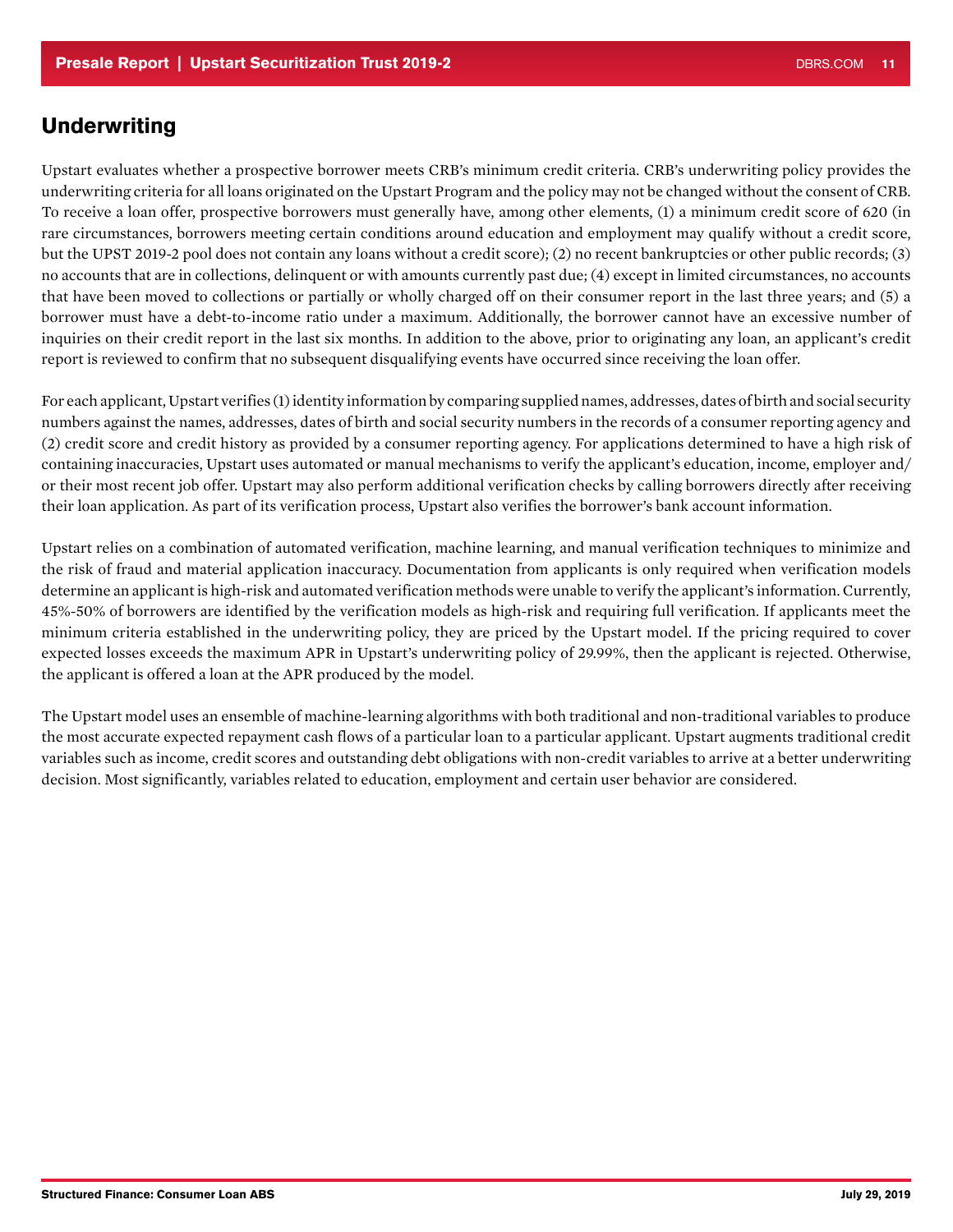# **Collateral**

The following table is a comparison of certain characteristics of the consumer loans, broken down by tenor, backing UPST 2019-2 as of the Statistical Cutoff Date.

|                                      | 36 Month       | 60 Month       | 84 Month    | <b>Total</b>   |
|--------------------------------------|----------------|----------------|-------------|----------------|
| Aggregate Original Principal Balance | \$101,721,900  | \$343,010,800  | \$4,466,600 | \$449,199,300  |
| Aggregate Current Principal Balance  | \$91,663,668   | \$325,674,781  | \$4,288,670 | \$421,627,118  |
| Number of Loans                      | 11,222         | 25,759         | 267         | 37,248         |
| Average Original Loan Size           | \$9,065        | \$13,316       | \$16,729    | \$12,060       |
| Average Current Loan Size            | \$8,168        | \$12,643       | \$16,062    | \$11,319       |
| Weighted Average Original Term       | 36             | 60             | 84          | 55             |
| Weighted Average Remaining Term      | 32             | 56             | 78          | 51             |
| <b>Weighted Average Seasoning</b>    | $\overline{4}$ | $\overline{4}$ | 6           | $\overline{4}$ |
| Weighted Average FICO                | 688            | 691            | 700         | 691            |
| <b>Weighted Average Rate</b>         | 14.25%         | 17.79%         | 18.49%      | 17.03%         |
| <b>Weighted Average APR</b>          | 18.39%         | 20.60%         | 20.57%      | 20.12%         |
| Percent of AA Grade Loans            | 0.05%          | 4.94%          | 1.09%       | 3.84%          |
| Percent of A Grade Loans             | 9.27%          | 6.41%          | 8.05%       | 7.05%          |
| Percent of B Grade Loans             | 30.51%         | 26.34%         | 36.63%      | 27.35%         |
| Percent of C Grade Loans             | 21.75%         | 14.58%         | 29.52%      | 16.29%         |
| Percent of D Grade Loans             | 28.36%         | 12.04%         | 8.63%       | 15.55%         |
| Percent of E Grade Loans             | 10.06%         | 35.69%         | 16.10%      | 29.92%         |

The following tables are a comparison of certain characteristics of the consumer loans in aggregate backing UPST 2019-2 as of the Statistical Cutoff Date.

| <b>Original Balance</b> | Loans  | % Loans | <b>Prin Bal</b> | % Prin Bal | <b>WA FICO</b> | <b>WA Rate</b> | <b>WA APR</b> | <b>WA Orig</b><br>Term | <b>WA Rem</b><br>Term | <b>WA</b><br><b>Seasoning</b> |
|-------------------------|--------|---------|-----------------|------------|----------------|----------------|---------------|------------------------|-----------------------|-------------------------------|
| \$1 to \$5,000          | 9.130  | 24.51%  | \$29,036,671    | 6.89%      | 682            | 17.56%         | 21.43%        | 50                     | 46                    | 4                             |
| \$5,001 to \$10,000     | 13,343 | 35.82%  | \$101,852,322   | 24.16%     | 682            | 17.00%         | 20.25%        | 53                     | 48                    | $\overline{4}$                |
| \$10,001 to \$15,000    | 6.270  | 16.83%  | \$77.137.439    | 18.30%     | 686            | 16.65%         | 19.68%        | 55                     | 51                    | 4                             |
| \$15,001 to \$20,000    | 3.643  | 9.78%   | \$62,788,704    | 14.89%     | 690            | 16.68%         | 19.58%        | 56                     | 52                    | $\overline{4}$                |
| \$20,001 to \$25,000    | 1,663  | 4.46%   | \$36,588,497    | 8.68%      | 694            | 17.04%         | 19.96%        | 57                     | 53                    | 4                             |
| \$25,001 to \$30,000    | 1,087  | 2.92%   | \$29,349,950    | 6.96%      | 698            | 17.44%         | 20.37%        | 57                     | 53                    | 4                             |
| \$30,001 to \$35,000    | 599    | 1.61%   | \$19,114,899    | 4.53%      | 698            | 17.44%         | 20.39%        | 57                     | 53                    | 4                             |
| \$35,001 to \$40,000    | 441    | 1.18%   | \$16,358,364    | 3.88%      | 706            | 17.49%         | 20.46%        | 57                     | 53                    | $\overline{4}$                |
| \$40,001 to \$45,000    | 229    | 0.61%   | \$9,531,172     | 2.26%      | 706            | 17.51%         | 20.53%        | 56                     | 52                    | 4                             |
| \$45,001 to \$50,000    | 843    | 2.26%   | \$39,869,100    | 9.46%      | 708            | 17.19%         | 20.08%        | 57                     | 53                    | $\overline{4}$                |
| Total:                  | 37.248 | 100.00% | \$421,627,118   | 100.00%    | 691            | 17.03%         | 20.12%        | 55                     | 51                    | 4                             |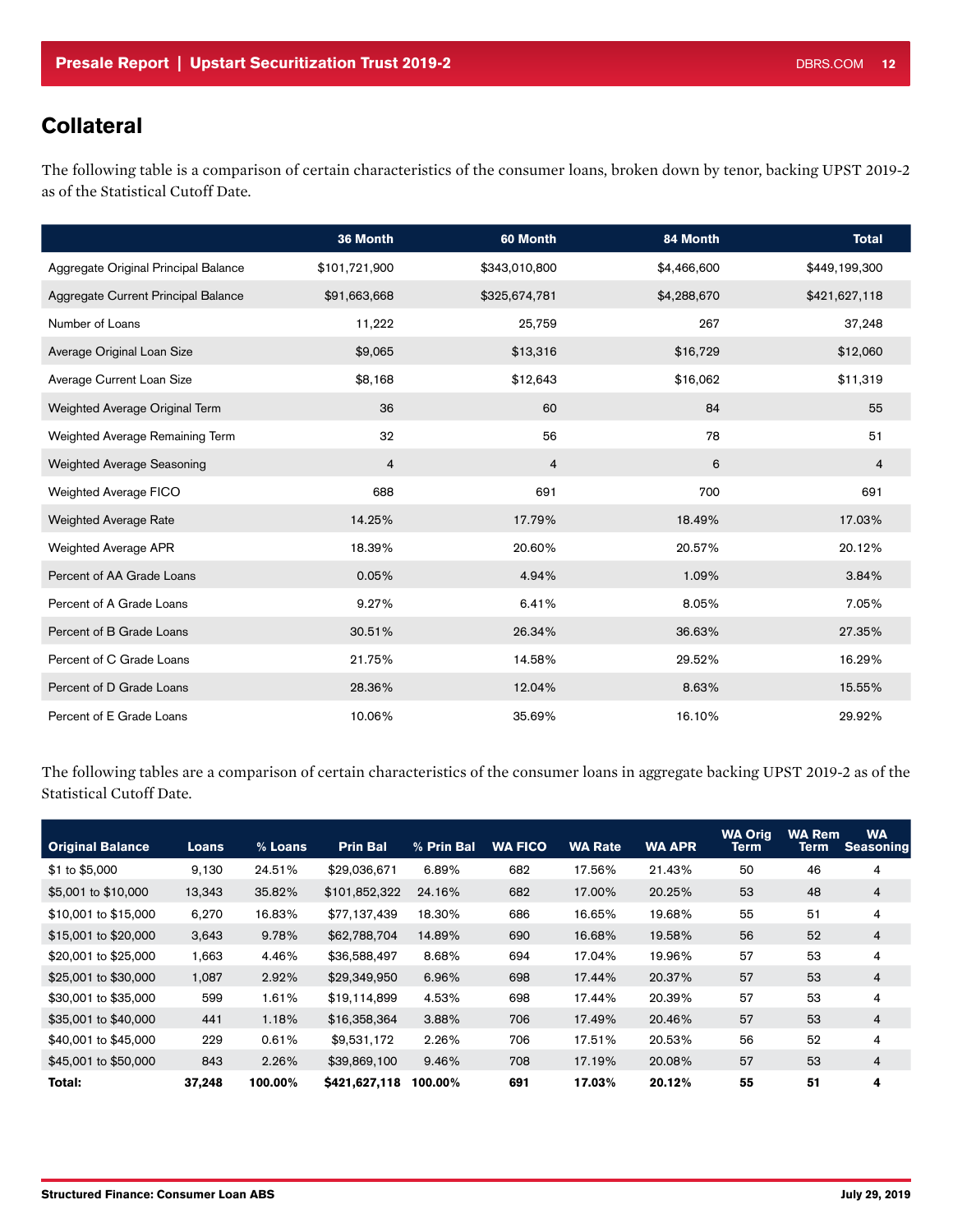### **Presale Report | Upstart Securitization Trust 2019-2** DBRS.COM 13

| <b>Monthly Loan</b><br><b>Payment</b> | <b>Loans</b> | % Loans | <b>Prin Bal</b> | % Prin Bal | <b>WA FICO</b> | <b>WA Rate</b> | <b>WA APR</b> | <b>WA Orig</b><br>Term | <b>WA Rem</b><br>Term | <b>WA</b><br><b>Seasoing</b> |
|---------------------------------------|--------------|---------|-----------------|------------|----------------|----------------|---------------|------------------------|-----------------------|------------------------------|
| \$0 to \$99                           | 4,291        | 11.52%  | \$9,382,215     | 2.23%      | 689            | 17.16%         | 20.97%        | 53                     | 50                    | 4                            |
| \$100 to \$199                        | 9,388        | 25.20%  | \$48,390,751    | 11.48%     | 686            | 16.45%         | 19.69%        | 54                     | 50                    | $\overline{4}$               |
| \$200 to \$299                        | 8,437        | 22.65%  | \$73,792,087    | 17.50%     | 684            | 16.98%         | 19.99%        | 56                     | 52                    | 4                            |
| \$300 to \$399                        | 5,902        | 15.85%  | \$69,309,735    | 16.44%     | 685            | 16.09%         | 19.21%        | 53                     | 49                    | $\overline{4}$               |
| \$400 to \$499                        | 2,938        | 7.89%   | \$46,407,878    | 11.01%     | 690            | 16.47%         | 19.37%        | 56                     | 52                    | 4                            |
| \$500 to \$599                        | 1,965        | 5.28%   | \$36,957,980    | 8.77%      | 689            | 17.75%         | 20.81%        | 56                     | 51                    | $\overline{4}$               |
| \$600 to \$699                        | 1,129        | 3.03%   | \$25,403,553    | 6.03%      | 692            | 17.17%         | 20.20%        | 56                     | 51                    | 4                            |
| \$700 to \$799                        | 742          | 1.99%   | \$19,274,895    | 4.57%      | 697            | 17.82%         | 20.83%        | 56                     | 52                    | $\overline{4}$               |
| \$800 to \$899                        | 596          | 1.60%   | \$17,438,198    | 4.14%      | 698            | 18.08%         | 21.11%        | 56                     | 52                    | 4                            |
| \$900 to \$999                        | 417          | 1.12%   | \$13,674,913    | 3.24%      | 702            | 17.13%         | 20.12%        | 55                     | 51                    | $\overline{4}$               |
| \$1,000 to \$1,099                    | 302          | 0.81%   | \$11,247,484    | 2.67%      | 702            | 17.59%         | 20.60%        | 57                     | 53                    | 4                            |
| \$1,100 to \$1,199                    | 401          | 1.08%   | \$17,087,024    | 4.05%      | 708            | 16.08%         | 18.70%        | 58                     | 54                    | $\overline{4}$               |
| $$1,200>=$                            | 740          | 1.99%   | \$33,260,406    | 7.89%      | 704            | 19.03%         | 22.49%        | 53                     | 49                    | 4                            |
| Total:                                | 37,248       | 100.00% | \$421,627,118   | 100.00%    | 691            | 17.03%         | 20.12%        | 55                     | 51                    | 4                            |

| <b>FICO Distribution</b> | <b>Loans</b> | % Loans | <b>Prin Bal</b> | % Prin Bal | <b>WA FICO</b> | <b>WA Rate</b> | <b>WA APR</b> | <b>WA Orig</b><br><b>Term</b> | <b>WA Rem</b><br>Term | <b>WA</b><br><b>Seasoning</b> |
|--------------------------|--------------|---------|-----------------|------------|----------------|----------------|---------------|-------------------------------|-----------------------|-------------------------------|
| 600 to 619               | 472          | 1.27%   | \$3,434,887     | 0.81%      | 612            | 19.06%         | 22.58%        | 53                            | 49                    | 4                             |
| 620 to 639               | 3,109        | 8.35%   | \$25,834,084    | 6.13%      | 631            | 19.20%         | 22.67%        | 54                            | 50                    | $\overline{4}$                |
| 640 to 659               | 6,423        | 17.24%  | \$60,588,543    | 14.37%     | 651            | 18.44%         | 21.80%        | 54                            | 50                    | 4                             |
| 660 to 679               | 7,339        | 19.70%  | \$78,891,737    | 18.71%     | 670            | 18.26%         | 21.51%        | 55                            | 51                    | 4                             |
| 680 to 699               | 7,123        | 19.12%  | \$86,753,723    | 20.58%     | 690            | 17.46%         | 20.57%        | 55                            | 51                    | 4                             |
| 700 to 719               | 5,753        | 15.45%  | \$77,162,435    | 18.30%     | 709            | 16.26%         | 19.19%        | 55                            | 51                    | 4                             |
| 720 to 739               | 3,759        | 10.09%  | \$49,963,683    | 11.85%     | 728            | 15.27%         | 18.06%        | 56                            | 52                    | 4                             |
| 740 to 759               | 1,927        | 5.17%   | \$23,290,378    | 5.52%      | 748            | 13.86%         | 16.54%        | 55                            | 51                    | $\overline{4}$                |
| 760 to 779               | 865          | 2.32%   | \$9,667,938     | 2.29%      | 768            | 13.00%         | 15.65%        | 55                            | 52                    | 4                             |
| 780 to 799               | 330          | 0.89%   | \$3,923,191     | 0.93%      | 789            | 12.92%         | 15.56%        | 55                            | 52                    | 4                             |
| 800 to 819               | 119          | 0.32%   | \$1,613,771     | 0.38%      | 808            | 13.91%         | 16.57%        | 58                            | 54                    | 3                             |
| 820 to 839               | 26           | 0.07%   | \$426,631       | 0.10%      | 828            | 13.94%         | 16.44%        | 60                            | 57                    | 3                             |
| 840 to 859               | З            | 0.01%   | \$76,117        | 0.02%      | 843            | 15.98%         | 19.30%        | 57                            | 56                    | $\overline{2}$                |
| Total:                   | 37,248       | 100.00% | \$421,627,118   | 100.00%    | 691            | 17.03%         | 20.12%        | 55                            | 51                    | 4                             |

| <b>Education</b>    | Loans  | % Loans | <b>Prin Bal</b> | % Prin Bal | <b>WA FICO</b> | <b>WA Rate</b> | <b>WA APR</b> | <b>WA Orig</b><br><b>Term</b> | <b>WA Rem</b><br>Term | <b>WA</b><br><b>Seasoning</b> |
|---------------------|--------|---------|-----------------|------------|----------------|----------------|---------------|-------------------------------|-----------------------|-------------------------------|
| Bachelor's          | 13.102 | 35.18%  | \$157,446,810   | 37.34%     | 693            | 15.91%         | 19.04%        | 55                            | 51                    | 4                             |
| High school diploma | 12,097 | 32.48%  | \$112,411,010   | 26.66%     | 688            | 18.98%         | 21.93%        | 55                            | 50                    | 4                             |
| Masters             | 4,654  | 12.49%  | \$66,419,740    | 15.75%     | 692            | 16.13%         | 19.35%        | 55                            | 51                    | 4                             |
| Associate           | 3,582  | 9.62%   | \$36,296,336    | 8.61%      | 688            | 17.74%         | 20.90%        | 55                            | 51                    | $\overline{4}$                |
| Certificate Program | 1.492  | 4.01%   | \$14,384,878    | 3.41%      | 688            | 18.39%         | 21.31%        | 55                            | 50                    | 5                             |
| JD                  | 547    | 1.47%   | \$9,246,006     | 2.19%      | 687            | 15.88%         | 18.91%        | 57                            | 53                    | $\overline{4}$                |
| <b>PhD</b>          | 542    | 1.46%   | \$8,727,383     | 2.07%      | 694            | 15.57%         | 18.58%        | 55                            | 51                    | 4                             |
| <b>MBA</b>          | 391    | 1.05%   | \$6,450,113     | 1.53%      | 693            | 16.69%         | 19.87%        | 56                            | 51                    | 5                             |
| Other*              | 841    | 2.26%   | \$10,244,843    | 2.43%      | 690            | 16.79%         | 19.86%        | 54                            | 50                    | 4                             |
| Total:              | 37,248 | 100.00% | \$421,627,118   | 100.00%    | 691            | 17.03%         | 20.12%        | 55                            | 51                    | 4                             |

\* Other includes MD, PharmD, DDS, Coding Bootcamp and less than high school.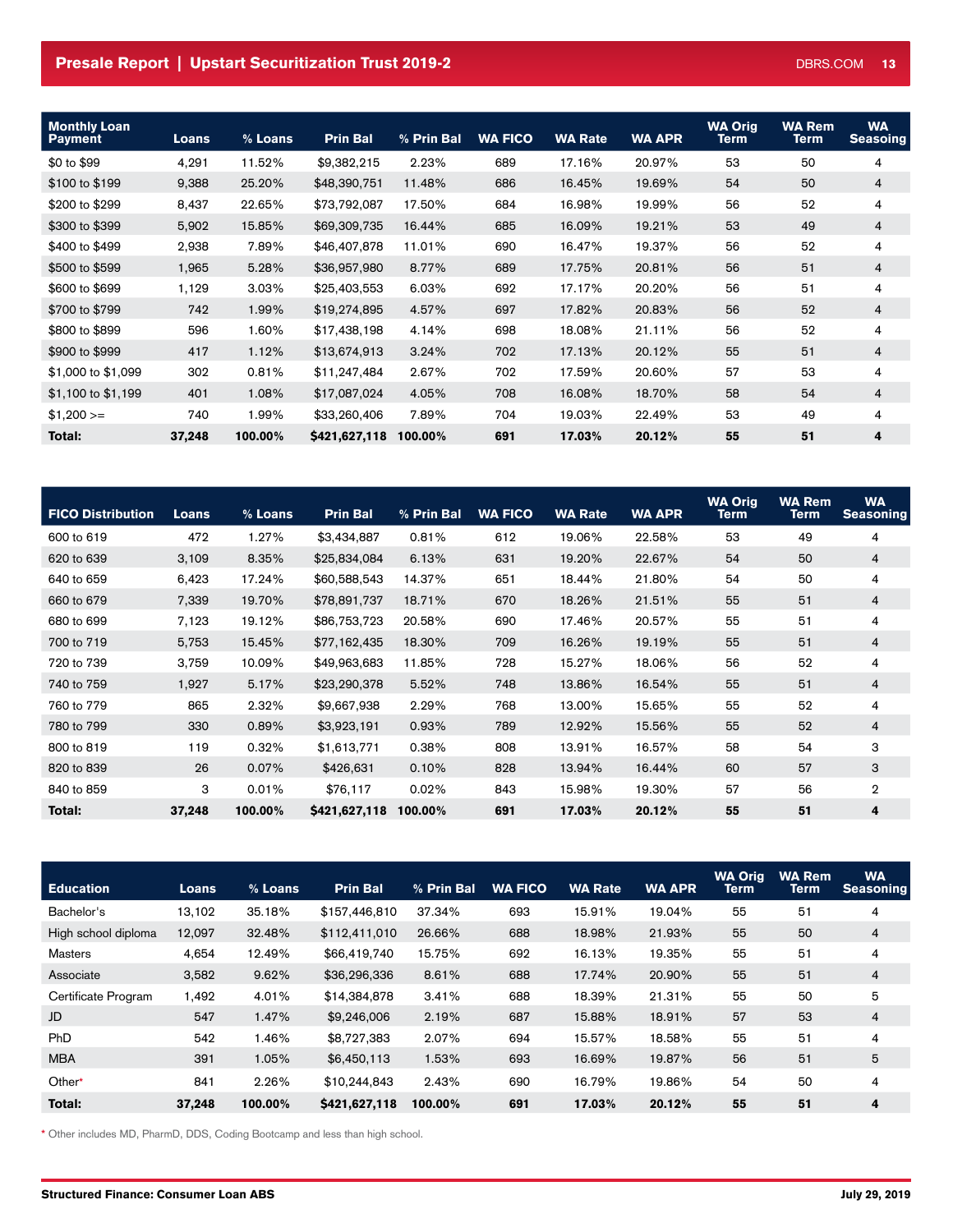<span id="page-13-0"></span>

| Geographic<br><b>Concentration</b> | Loans  | $%$ Loans | <b>Prin Bal</b>       | % Prin Bal | <b>WA FICO</b> | <b>WA Rate</b> | <b>WA APR</b> | <b>WA Orig</b><br><b>Term</b> | <b>WA Rem</b><br>Term | WA<br><b>Seasoning</b> |
|------------------------------------|--------|-----------|-----------------------|------------|----------------|----------------|---------------|-------------------------------|-----------------------|------------------------|
| California                         | 5.720  | 15.36%    | \$61,765,050          | 14.65%     | 689            | 17.47%         | 20.64%        | 54                            | 50                    | 4                      |
| Texas                              | 3.064  | 8.23%     | \$33,932,135          | 8.05%      | 691            | 17.33%         | 20.50%        | 55                            | 51                    | 4                      |
| Florida                            | 2.883  | 7.74%     | \$31,950,165          | 7.58%      | 689            | 17.87%         | 21.10%        | 55                            | 51                    | 4                      |
| Other                              | 25.581 | 68.68%    | \$293,979.767         | 69.73%     | 691            | 16.81%         | 19.86%        | 55                            | 51                    | 4                      |
| Total:                             | 37.248 | 100.00%   | \$421,627,118 100.00% |            | 691            | 17.03%         | 20.12%        | 55                            | 51                    | 4                      |

The following tables are a comparison of certain characteristics of the consumer loans, broken down by tenor and loan grade, backing UPST 2019-2 as of the Statistical Cutoff Date.

| 36 Month     | <b>Loans</b> | % Loans  | <b>Prin Bal</b>      | % Prin Bal | <b>WA FICO</b> | <b>WA Rate</b> | <b>WA APR</b> | <b>WA Orig</b><br><b>Term</b> | <b>WA Rem</b><br><b>Term</b> | <b>WA</b><br><b>Seasoning</b> |
|--------------|--------------|----------|----------------------|------------|----------------|----------------|---------------|-------------------------------|------------------------------|-------------------------------|
| AA           | 7            | $0.06\%$ | \$47.708             | $0.05\%$   | 740            | 6.05%          | 9.39%         | 36                            | 34                           | $\overline{2}$                |
| $\mathsf{A}$ | 970          | 8.64%    | \$8,492,925          | 9.27%      | 710            | 8.97%          | 12.37%        | 36                            | 32                           | 4                             |
| B            | 3.125        | 27.85%   | \$27.966.685         | 30.51%     | 695            | 10.94%         | 14.32%        | 36                            | 32                           | 4                             |
| $\mathsf{C}$ | 2.423        | 21.59%   | \$19,937,070         | 21.75%     | 685            | 13.40%         | 17.45%        | 36                            | 32                           | $\overline{4}$                |
| D            | 3.384        | 30.16%   | \$25,999,938         | 28.36%     | 680            | 17.27%         | 22.22%        | 36                            | 32                           | 4                             |
| E            | 1.313        | 11.70%   | \$9,219,340          | 10.06%     | 678            | 22.49%         | 27.52%        | 36                            | 32                           | $\overline{4}$                |
| Total:       | 11.222       | 100.00%  | \$91,663,668 100.00% |            | 688            | 14.25%         | 18.39%        | 36                            | 32                           | 4                             |

| 60 Month     | <b>Loans</b> | % Loans | <b>Prin Bal</b>       | % Prin Bal | <b>WA FICO</b> | <b>WA Rate</b> | <b>WA APR</b> | <b>WA Orig</b><br><b>Term</b> | <b>WA Rem</b><br>Term | <b>WA</b><br><b>Seasoning</b> |
|--------------|--------------|---------|-----------------------|------------|----------------|----------------|---------------|-------------------------------|-----------------------|-------------------------------|
| AA           | 1.291        | 5.01%   | \$16,102,526          | 4.94%      | 734            | 6.66%          | 8.60%         | 60                            | 58                    | 2                             |
| $\mathsf{A}$ | 1.570        | 6.09%   | \$20,878,871          | 6.41%      | 712            | 10.79%         | 12.92%        | 60                            | 56                    | $\overline{4}$                |
| B            | 6.223        | 24.16%  | \$85,794,202          | 26.34%     | 698            | 13.64%         | 15.78%        | 60                            | 56                    | 4                             |
| $\mathsf{C}$ | 3.621        | 14.06%  | \$47,480,004          | 14.58%     | 688            | 16.66%         | 19.35%        | 60                            | 56                    | $\overline{4}$                |
| D            | 2.948        | 11.44%  | \$39,196,620          | 12.04%     | 685            | 18.87%         | 22.18%        | 60                            | 56                    | 4                             |
| E            | 10.106       | 39.23%  | \$116,222,558         | 35.69%     | 681            | 23.76%         | 27.17%        | 60                            | 56                    | $\overline{4}$                |
| Total:       | 25.759       | 100.00% | \$325,674,781 100.00% |            | 691            | 17.79%         | 20.60%        | 60                            | 56                    | 4                             |

| 84 Month       | <b>Loans</b> | $%$ Loans | <b>Prin Bal</b> | % Prin Bal | <b>WA FICO</b> | <b>WA Rate</b> | <b>WA APR</b> | <b>WA Orig</b><br>Term | <b>WA Rem</b><br><b>Term</b> | <b>WA</b><br><b>Seasoning</b> |
|----------------|--------------|-----------|-----------------|------------|----------------|----------------|---------------|------------------------|------------------------------|-------------------------------|
| AA             | 3            | 1.12%     | \$46,581        | 1.09%      | 722            | 10.83%         | 12.39%        | 84                     | 81                           | 3                             |
| $\overline{A}$ | 23           | 8.61%     | \$345.123       | 8.05%      | 710            | 12.48%         | 14.12%        | 84                     | 80                           | 4                             |
| B              | 95           | 35.58%    | \$1,570,745     | 36.63%     | 705            | 15.67%         | 17.43%        | 84                     | 79                           | 5                             |
| $\mathsf{C}$   | 73           | 27.34%    | \$1,265,809     | 29.52%     | 694            | 19.44%         | 21.57%        | 84                     | 78                           | 6                             |
| D              | 22           | 8.24%     | \$370.023       | 8.63%      | 712            | 21.93%         | 24.47%        | 84                     | 80                           | 4                             |
| E              | 51           | 19.10%    | \$690,389       | 16.10%     | 683            | 24.86%         | 27.60%        | 84                     | 75                           | 9                             |
| Total:         | 267          | 100.00%   | \$4,288,670     | 100.00%    | 700            | 18.49%         | 20.57%        | 84                     | 78                           | 6                             |

| All Loans by<br>Grade | Loans  | $%$ Loans | <b>Prin Bal</b>       | % Prin Bal | <b>WA FICO</b> | <b>WA Rate</b> | <b>WA APR</b> | <b>WA Orig</b><br><b>Term</b> | <b>WA Rem</b><br>Term | <b>WA</b><br><b>Seasoning</b> |
|-----------------------|--------|-----------|-----------------------|------------|----------------|----------------|---------------|-------------------------------|-----------------------|-------------------------------|
| AA                    | l.301  | 3.49%     | \$16,196,816          | 3.84%      | 734            | 6.67%          | 8.62%         | 60                            | 58                    | $\overline{2}$                |
| $\mathsf{A}$          | 2.563  | 6.88%     | \$29,716,919          | 7.05%      | 711            | 10.29%         | 12.78%        | 53                            | 49                    | $\overline{4}$                |
| B                     | 9.443  | 25.35%    | \$115,331,631         | 27.35%     | 697            | 13.01%         | 15.45%        | 55                            | 50                    | 4                             |
| $\mathsf{C}$          | 6.117  | 16.42%    | \$68,682,883          | 16.29%     | 687            | 15.76%         | 18.84%        | 53                            | 49                    | $\overline{4}$                |
| D                     | 6.354  | 17.06%    | \$65,566,582          | 15.55%     | 683            | 18.25%         | 22.21%        | 51                            | 46                    | 4                             |
| E                     | 11.470 | 30.79%    | \$126,132,287         | 29.92%     | 681            | 23.67%         | 27.20%        | 58                            | 54                    | $\overline{4}$                |
| Total:                | 37.248 | 100.00%   | \$421,627,118 100.00% |            | 691            | 17.03%         | 20.12%        | 55                            | 51                    | 4                             |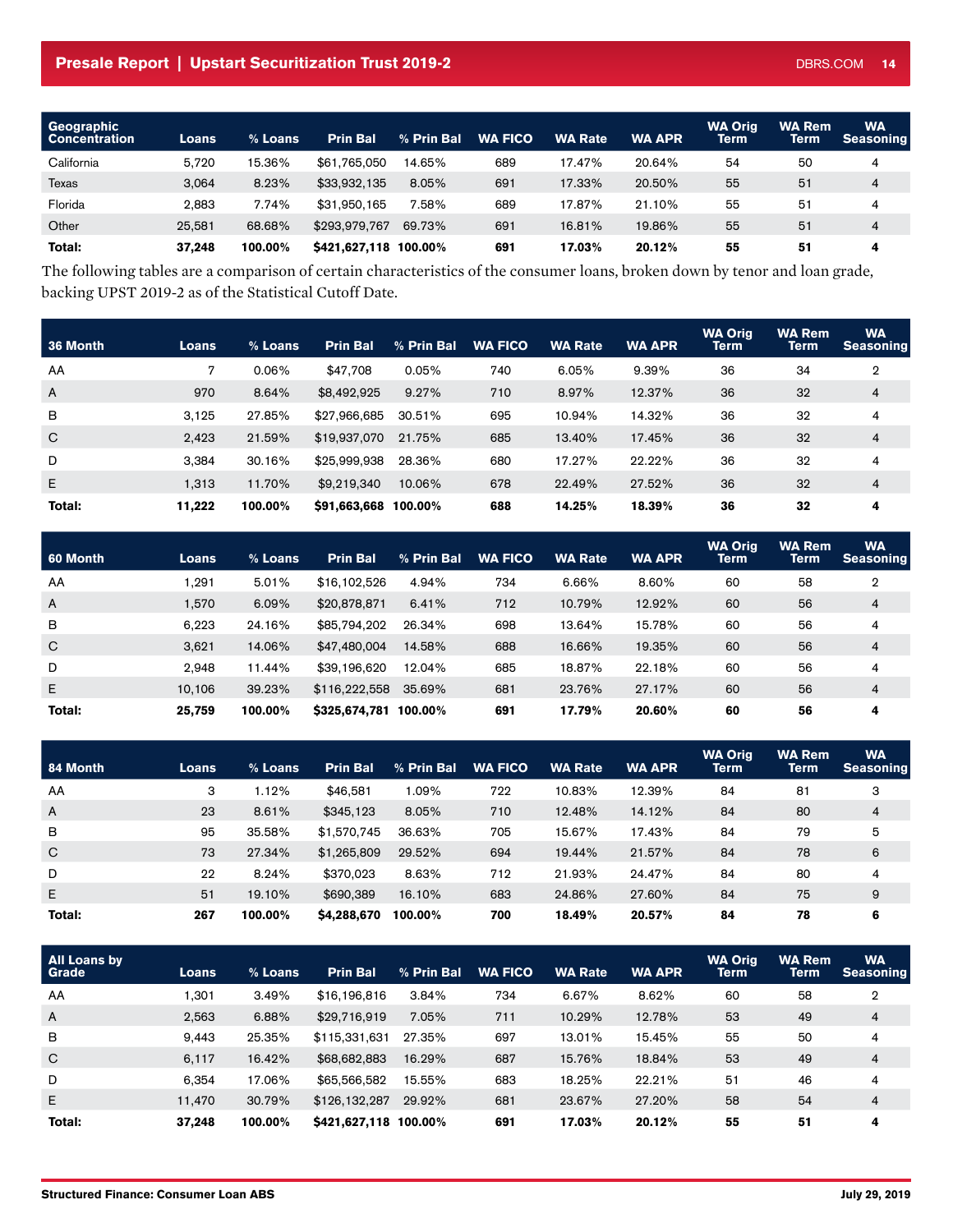### Upstart Deal Comparison

|                                        | <b>UPST 2019-2</b> | <b>UPST 2019-1</b> | <b>UPST 2018-2</b> | <b>UPST 2018-1</b> | <b>UPST 2017-2</b> |
|----------------------------------------|--------------------|--------------------|--------------------|--------------------|--------------------|
| <b>Closing Date</b>                    | August-19          | February-19        | August-18          | April-18           | November-17        |
| Sponsor                                | Upstart            | Upstart            | Upstart            | Upstart            | Upstart            |
| Originator                             | <b>CRB</b>         | <b>CRB</b>         | <b>CRB</b>         | <b>CRB</b>         | <b>CRB</b>         |
| Servicer                               | Upstart            | Upstart            | Upstart            | Upstart            | Upstart            |
| Backup Servicer - Sub-agent            | <b>SST</b>         | <b>SST</b>         | <b>PFSC</b>        | <b>PFSC</b>        | <b>PFSC</b>        |
| <b>Collateral Characteristics</b>      |                    |                    |                    |                    |                    |
| Pool Balance                           | \$421,627,118      | \$257,678,015      | \$208,470,093      | \$251,701,385      | \$219,234,777      |
| Number of Loans                        | 37,248             | 21,892             | 15,836             | 18,478             | 20,032             |
| Average Principal Balance              | \$11,319           | \$11,770           | \$13,164           | \$13,622           | \$10,944           |
| <b>WA Rate</b>                         | 17.03%             | 17.42%             | 15.20%             | 15.18%             | 13.89%             |
| <b>WA Original Term</b>                | 55                 | 57                 | 53                 | 52                 | 51                 |
| <b>WA Remaining Term</b>               | 51                 | 52                 | 50                 | 49                 | 47                 |
| <b>WA FICO</b>                         | 691                | 687                | 689                | 688                | 687                |
| Percent of 3-Year Loans                | 21.74%             | 15.10%             | 29.26%             | 33.27%             | 38.25%             |
| Percent of 5-Year Loans                | 77.24%             | 83.81%             | 70.74%             | 66.73%             | 61.75%             |
| Percent of 7-Year Loans                | 1.02%              | 1.09%              | 0.00%              | 0.00%              | $0.00\%$           |
| Percent of AA Grade Loans              | 3.84%              | 0.60%              | 0.60%              | 0.68%              | 1.84%              |
| Percent of A Grade Loans               | 7.05%              | 6.04%              | 7.04%              | 7.01%              | 13.35%             |
| Percent of B Grade Loans               | 27.35%             | 26.33%             | 32.39%             | 29.69%             | 35.31%             |
| Percent of C Grade Loans               | 16.29%             | 16.00%             | 21.11%             | 20.24%             | 20.99%             |
| Percent of D Grade Loans               | 15.55%             | 17.75%             | 21.94%             | 22.51%             | 17.27%             |
| Percent of E Grade Loans               | 29.92%             | 33.29%             | 16.91%             | 19.87%             | 11.21%             |
| <b>Top 3 States</b>                    |                    |                    |                    |                    |                    |
| 1                                      | CA - 14.65%        | CA - 15.35%        | CA-14.14%          | CA - 13.57%        | CA - 14.55%        |
| $\overline{2}$                         | TX - 8.05%         | FL-8.03%           | TX - 8.48%         | FL-8.48%           | NY - 7.70%         |
| 3                                      | FL-7.58%           | TX - 7.85%         | FL-7.58%           | TX - 8.25%         | TX - 7.22%         |
| <b>Notes</b>                           |                    |                    | \$187,623,000      |                    |                    |
| Total<br>Class A                       | \$358,383,000      | \$231,910,000      |                    | \$227,211,000      | \$175,059,000      |
|                                        | \$230,208,000      | \$86,837,000       | \$81,929,000       | \$73,513,000       | \$91,531,000       |
| Class B                                | \$61,558,000       | \$64,472,000       | \$43,883,000       | \$58,408,000       | \$40,668,000       |
| Class C                                | \$66,617,000       | \$45,093,000       | \$37,733,000       | \$45,694,000       | \$42,860,000       |
| Class D                                | N/A                | \$35,508,000       | \$24,078,000       | \$49,596,000       | N/A                |
| <b>Credit Enhancement</b><br><b>CE</b> | 45.91%             | 66.80%             | 61.20%             | 71.29%             | 58.75%             |
| $\rm O/C$<br>Initial                   | 15.00%             | 10.00%             | 10.00%             | 9.73%              | 20.15%             |
| Target                                 | 15.00%             | 10.00%             | 10.00%             | 11.00%             | 21.15%             |
| Floor                                  | 2.00%              | 2.00%              | 2.00%              | 2.00%              | 2.00%              |
| Reserve                                |                    |                    |                    |                    |                    |
| Initial                                | $0.50\%*$          | 0.50%              | 0.50%              | 0.50%              | 0.50%              |
| Target                                 | 0.50%              | 0.50%              | 0.50%              | 0.50%              | 0.50%              |
| Floor                                  | 0.50%              | 0.50%              | 0.50%              | 0.50%              | 0.50%              |

\* Reserve Account Deposit will equal approximately \$2,168,344, which is approximately at least 0.50% of the Cutoff Date Pool Balance and is non-declining.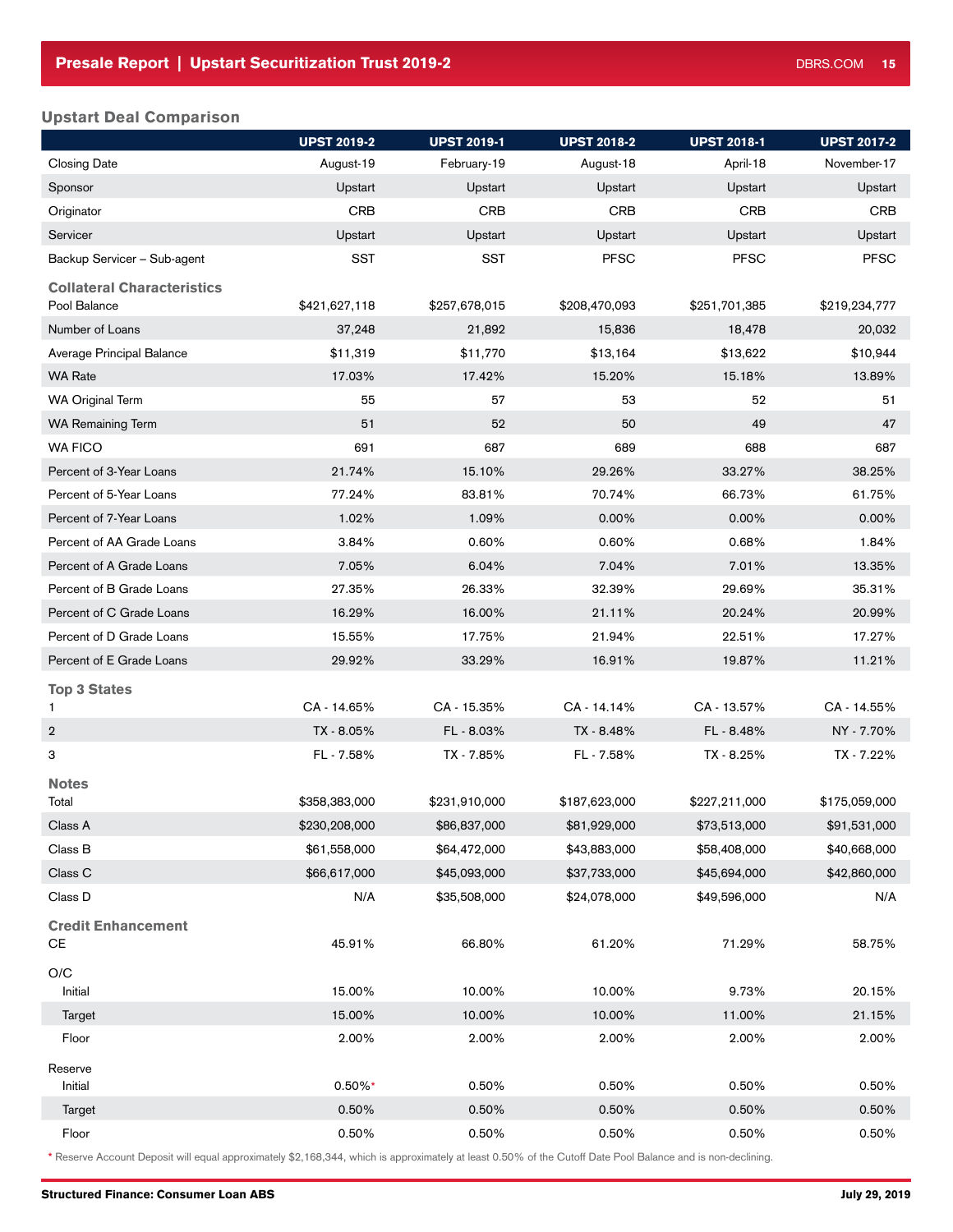# Transaction Structure

### Structural Summary



#### **Dates**

- Date of Issuance is on or about [August 7, 2019].
- Statistical Cutoff Date means July 1, 2019.
- Cutoff Date means the close of business on July 31, 2019.
- Distribution Dates will be the 20th day of each month or the next business day, commencing September 2019.
- Final Maturity Date means September 20, 2029.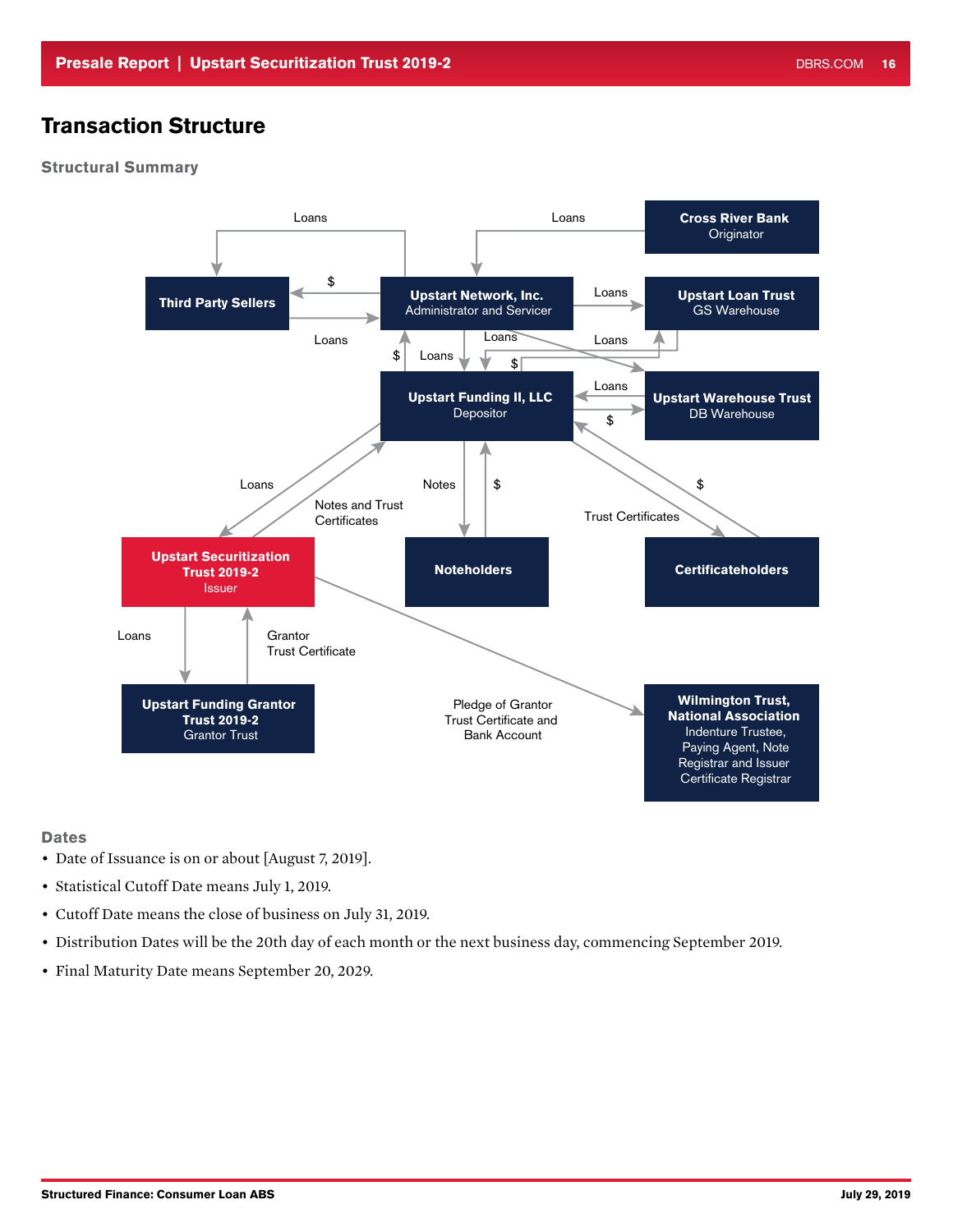#### Priority of Payments Summary

On each Distribution Date prior to the acceleration of the Notes following an Event of Default, Available Funds will be applied in the following order of priority:

- 1. Pro rata to (a) the Issuer Trustees, Grantor Trust Trustee, Custodian, Securities Intermediary, Paying Agent, Certificate Registrars and Certificate Paying Agent, (i) any accrued and unpaid fees and (ii) any expenses and indemnities (x) with respect to the Indenture Trustee, Securities Intermediary, Paying Agent, Certificate Registrars and Certificate Paying Agent, up to \$250,000 per annum and (y) with respect to the Owner Trustee, Grantor Trust Trustee and Custodian, up to \$450,000 per annum and (b) to the Backup Servicer, any accrued and unpaid fees up to \$150,000 per annum;
- 2. To (a) the Servicer, any accrued and unpaid Servicing Fee, (b) the Successor Servicer, Transition Costs up to \$150,000 and (c) the Administrator, any accrued and unpaid expenses and indemnities up to \$150,000 per annum;
- 3. To the Class A Noteholders, pro rata, any accrued and unpaid Class A Interest Distributable Amount;
- 4. To the Principal Distribution Allocation, an amount equal to the First Priority Principal Distribution Amount;
- 5. To the Class B Noteholders, pro rata, any accrued and unpaid Class B Interest Distributable Amount;
- 6. To the Principal Distribution Allocation, an amount equal to the Second Priority Principal Distribution Amount;
- 7. To the Class C Noteholders, pro rata, any accrued and unpaid Class C Interest Distributable Amount;
- 8. To the Principal Distribution Allocation, an amount equal to the Third Priority Principal Distribution Amount;
- 9. To the Reserve Account, the Reserve Account Deficiency, if any;
- 10. To the Principal Distribution Allocation, an amount equal to the Regular Principal Distribution Amount;
- 11. Pro rata to the Issuer Trustees, Grantor Trust Trustee, Custodian, Servicer, Securities Intermediary, Paying Agent, Certificate Registrars, Certificate Paying Agent, Backup Servicer and Administrator, any fees, expenses and indemnities due that are in excess of the related caps or annual limitations in clauses (1) and (2) above; and
- 12. Any remaining Available Funds to the Certificateholders.

### Priority of Payments Defined Terms

### *Principal Distribution Allocation*

On each Distribution Date, Available Funds set aside by the Paying Agent in the Payment Account for payment of principal on the Notes, sequentially, (1) first, to the Class A Noteholders, pro rata, until the Class A Note Balance has been reduced to zero; (2) second, to the Class B Noteholders, pro rata, until the Class B Note Balance has been reduced to zero; and (3) third, to the Class C Noteholders, pro rata, until the Class C Note Balance has been reduced to zero.

### *First Priority Principal Distribution Amount*

An amount not less than zero equal to (x) the Class A Note Balance prior to any payments on such Distribution Date minus (y) the Pool Balance as of the last day of the related Collection Period provided, however, that on or after the maturity date of the Class A Notes, the First Priority Principal Distribution Amount shall not be less than the amount that is necessary to reduce the Class A Note Balance to zero.

#### *Second Priority Principal Distribution Amount*

An amount not less than zero equal to  $(1)(x)$  the sum of the Class A Note Balance and the Class B Note Balance prior to any payments on such Distribution Date minus (y) the Pool Balance as of the last day of the related Collection Period minus (2) the First Priority Principal Distribution Amount for such Distribution Date provided, however, that on or after the maturity date of the Class B Notes, the Second Priority Principal Distribution Amount shall not be less than the amount that is necessary to reduce the Class B Note Balance to zero.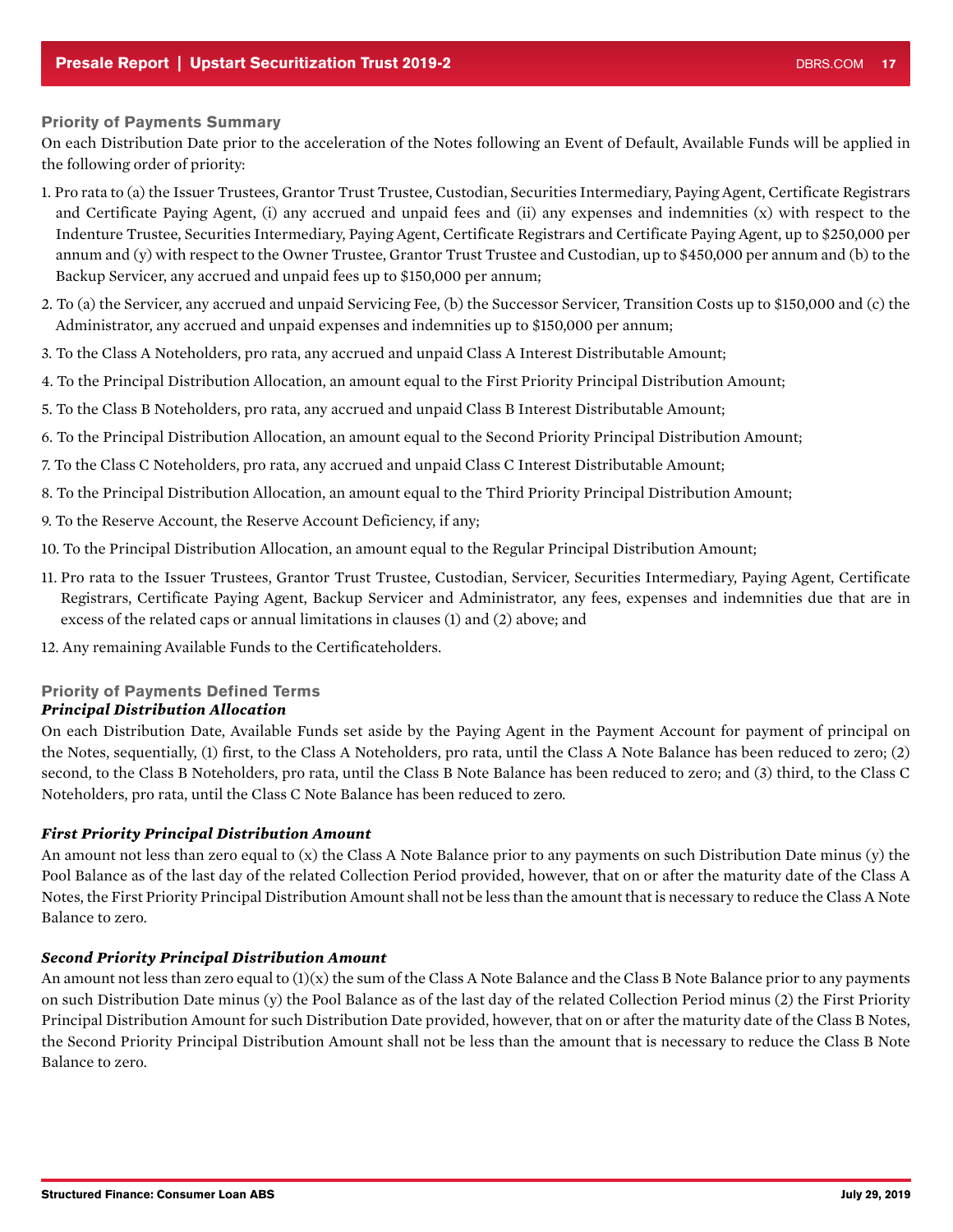### <span id="page-17-0"></span>*Third Priority Principal Distribution Amount*

An amount not less than zero equal to  $(1)(x)$  the sum of the Class A Note Balance, the Class B Note Balance and the Class C Note Balance prior to any payments on such Distribution Date minus (y) the Pool Balance as of the last day of the related Collection Period minus (2) the sum of the First Priority Principal Distribution Amount and the Second Priority Principal Distribution Amount for such Distribution Date provided, however, that on or after the maturity date of the Class C Notes, the Third Priority Principal Distribution Amount shall not be less than the amount that is necessary to reduce the Class C Note Balance to zero.

### *Regular Principal Distribution Amount*

- 1. When an Amortization Event is not in effect, an amount, not less than zero, equal to (a) the Note Balance prior to any payments on such Distribution Date minus (x) the Pool Balance as of the last day of the related collection period minus (y) the Required Overcollateralization Amount minus (b) the sum of the First Priority Principal Distribution Amount, the Second Priority Principal Distribution Amount and the Third Priority Principal Distribution Amount.
- 2. When an Amortization Event is in effect, the lesser of (a) the Note Balance prior to any payments on such Distribution Date and (b) all remaining Available Funds.

### Amortization Events

With respect to any particular Distribution Date, an Amortization Event exists if:

- 1. The Cumulative Net Loss Ratio for such Distribution Date exceeds the percentage set forth opposite the month in which such Distribution Date occurs as specified in the Cumulative Net Loss schedule set forth in Appendix A;
- 2. The Pool Balance as of the last day of the related Collection Period is equal to or less than 10% of the Cutoff Date Pool Balance (and the Servicer has not exercised its redemption right); or
- 3. The occurrence of a Servicer Termination Event or an Event of Default.

If an Amortization Event exists on any particular Distribution Date, all Available Funds remaining after application of clauses (1) through (8) in the Priority of Payments section will be applied to the Principal Distribution Allocation and will continue to be applied on subsequent Distribution Dates until such Amortization Event no longer exists or until the Note Balance of all outstanding Classes of Notes has been paid in full.

### Events of Default

The transaction will include standard Events of Default, which contain cure periods and call for acceleration of the Principal Balance of the Notes. Events of Default include the following:

- 1. Failure by the Issuer to pay any interest on any Note of the Controlling Class when the same becomes due and payable, and such failure shall continue for a period of five business days;
- 2. Failure to pay in full all of the then outstanding principal of any Class of Notes on the related maturity date;
- 3. Default in the performance or observance of any other of the covenants, agreements or conditions on the part of the Issuer which shall prove to have been false in any material respect when made, and such default shall have continued for a period of 30 days after written notice;
- 4. Any representation or warranty made by the Issuer proving to be incorrect and shall not been remedied or cured for a period of 30 days;
- 5. Certain events of bankruptcy or insolvency by the Issuer or the Grantor Trust; and
- 6. If the Issuer or the Grantor Trust shall be required to register as an "investment company" under the *Investment Company Act of 1940.*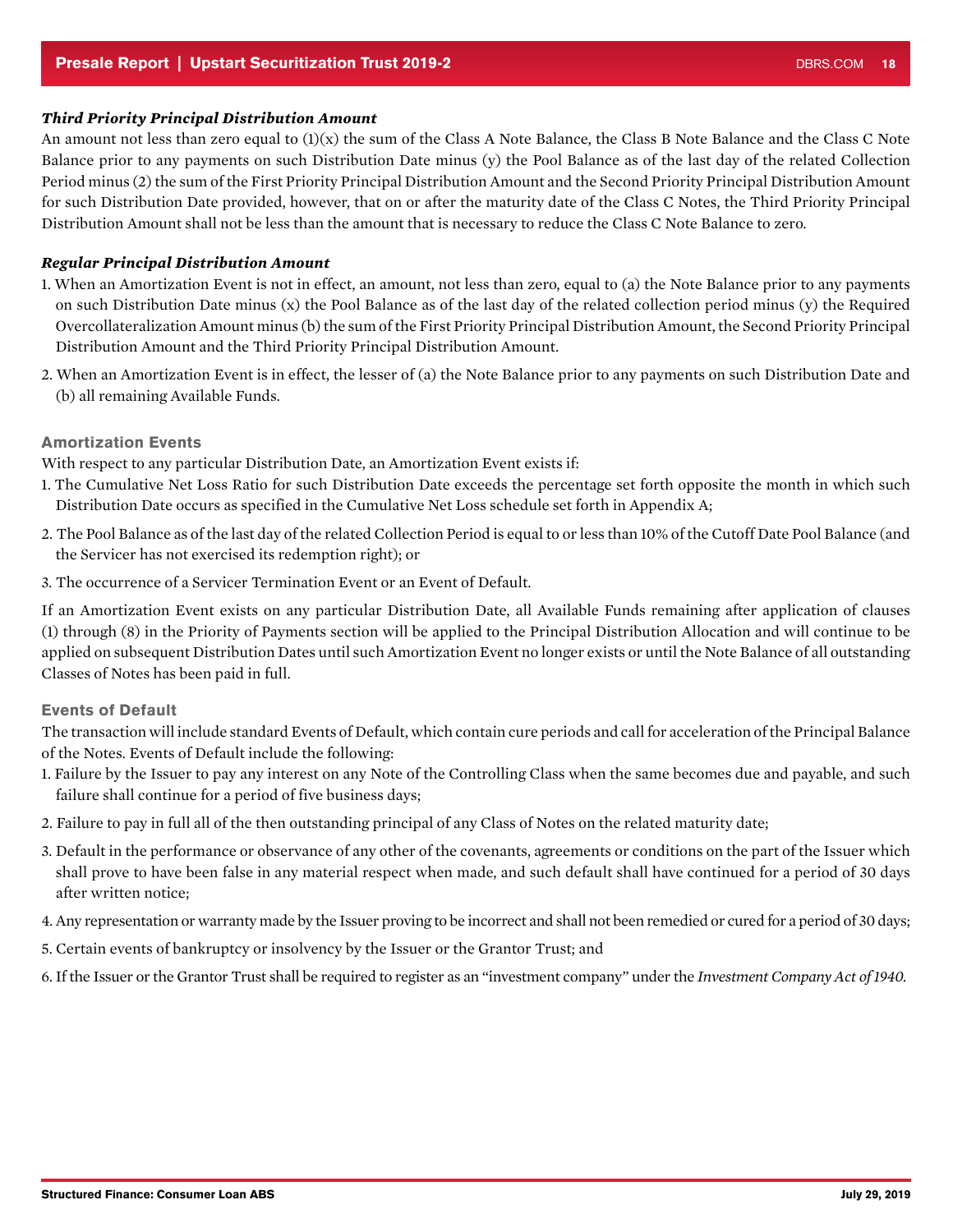### <span id="page-18-0"></span>Event of Default Priority of Payments Summary

On the date on which an Event of Default shall have occurred and be continuing, if the Majority Holders have caused the Notes to be immediately due and payable in the manner provided in the Indenture. On each Distribution Date following acceleration of the Notes due to an Event of Default that has not been rescinded or annulled, all Available Funds will be distributed in the following order of priority:

- 1. Pro rata to the Servicer, any Successor Servicer, Issuer Trustees, Grantor Trust Trustee, Custodian, Securities Intermediary, Paying Agent, Certificate Registrars, Certificate Paying Agent, Backup Servicer and the Administrator, the fees, expenses and indemnities in clauses (1), (2) and (11) in the Priority of Payments section without regards to any caps;
- 2. To the Class A Noteholders, pro rata, any accrued and unpaid Class A Interest Distributable Amount;
- 3. To the Class A Noteholders, pro rata, payments of principal, until the Class A Note Balance has been reduced to zero;
- 4. To the Class B Noteholders, pro rata, any accrued and unpaid Class B Interest Distributable Amount;
- 5. To the Class B Noteholders, pro rata, payments of principal, until the Class B Note Balance has been reduced to zero;
- 6. To the Class C Noteholders, pro rata, any accrued and unpaid Class C Interest Distributable Amount;
- 7. To the Class C Noteholders, pro rata, payments of principal, until the Class C Note Balance has been reduced to zero; and
- 8. Any remaining Available Funds to the Certificateholders.

#### Servicer Termination Events

The transaction will include the following Servicer Termination Events:

- 1. Failure by the Servicer to remit any payment, transfer or deposit required to be made under the terms of the Loan Servicing Agreement, which failure continues unremedied for a period of five business days after such payment was due;
- 2. Failure on the part of the Servicer duly to observe or perform any other material covenant or agreement of Servicer in the Loan Servicing Agreement or any Basic Document and shall not have been remedied or waived within a period of 60 days after the earlier to occur of notice to, or knowledge thereof by, the Servicer;
- 3. Failure by the Servicer to deliver the Monthly Report within five business days of the date when due;
- 4. Any representation, warranty or certification made by Servicer was incorrect in any material respect when made and shall not have been corrected within 60 calendar days after the earlier to occur of notice to, or knowledge thereof by, the Servicer;
- 5. The occurrence of an Insolvency Event with respect to the Servicer; and
- 6. The occurrence of any event having, or that would reasonably be expected to have, a material adverse effect on the validity or enforceability of the Loan Servicing Agreement or any other Basic Document against the Servicer or on the Servicer's ability to perform its obligations in accordance with the terms.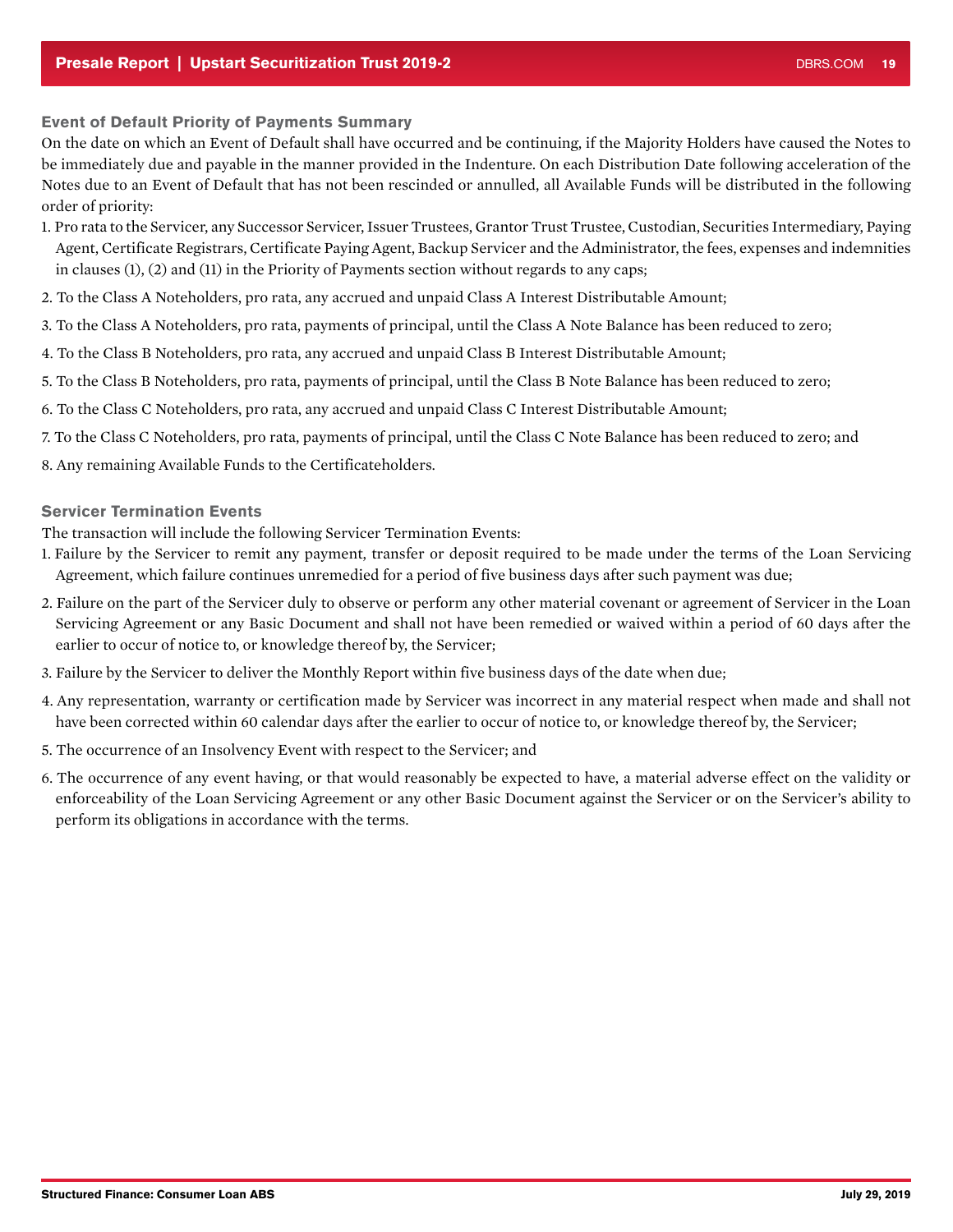### <span id="page-19-0"></span>Credit Enhancement

|                       | <b>Outstanding Balance</b> | % Balance  | % Credit Enhancement |
|-----------------------|----------------------------|------------|----------------------|
| Class A               | \$230,208,000              | 54.60%     | 45.91%               |
| Class B               | \$61,558,000               | 14.60%     | 31.31%               |
| Class C               | \$66,617,000               | 15.80%     | 15.51%               |
| Overcollateralization | \$63,244,118               | 15.00%     |                      |
| <b>Total</b>          | \$421,627,118              |            |                      |
| Reserve Account       | \$2,168,344                | $0.50\%$ * |                      |

Credit enhancement will consist of the Reserve Account, overcollateralization and subordination.

\* Reserve Account Deposit will equal approximately \$2,168,344, which is approximately at least 0.50% of the Cutoff Date Pool Balance and is non-declining.

• Reserve Account Required Amount is equal to \$2,168,344 provided, however, that this amount will be zero if the Pool Balance is zero.

- Initial Overcollateralization is 15.00% of the Cutoff Date Pool Balance.
- Required Overcollateralization Amount is equal to the greater of \$8,432,542 or 15.00% of the current Pool Balance.

### Cumulative Net Loss Ratio Amortization Event

If the Cumulative Net Loss Ratio is greater than the percentages set forth in the schedule below for each respective Distribution Date, an Amortization Event exists and all Available Funds remaining after clauses (1) through (8) in the priority of payments summary above will be applied to the Principal Distribution Allocation until the Note Balance of all outstanding classes of Notes has been paid in full. This structural trigger will cause a lockout of any distributions to the Certificateholders, further enhancing the speed of paydown of the Notes if tripped. The Cumulative Net Loss Ratio Amortization Event is curable at certain dates. A Cumulative Net Loss Ratio Amortization Event exists if the Cumulative Net Loss Ratio is greater than the percentages set forth in the schedule below for each respective Distribution Date.

| <b>Period</b>     | <b>Level</b> | <b>Period</b>     | <b>Level</b> | <b>Period</b>             | Level  |
|-------------------|--------------|-------------------|--------------|---------------------------|--------|
| September 2019    | $3.00\%$     | August 2020       | 7.00%        | <b>July 2021</b>          | 15.00% |
| October 2019      | $3.00\%$     | September 2020    | 11.00%       | August 2021               | 15.00% |
| November 2019     | $3.00\%$     | October 2020      | 11.00%       | September 2021            | 18.00% |
| December 2019     | $3.00\%$     | November 2020     | 11.00%       | October 2021              | 18.00% |
| January 2020      | $3.00\%$     | December 2020     | 11.00%       | November 2021             | 18.00% |
| February 2020     | $3.00\%$     | January 2021      | 11.00%       | December 2021             | 19.00% |
| <b>March 2020</b> | 6.00%        | February 2021     | 11.00%       | January 2022              | 19.00% |
| April 2020        | $6.00\%$     | <b>March 2021</b> | 15.00%       | February 2022             | 19.00% |
| May 2020          | 6.00%        | April 2021        | 15.00%       | March 2022 and thereafter | 25.00% |
| June 2020         | 7.00%        | May 2021          | 15.00%       |                           |        |
| <b>July 2020</b>  | 7.00%        | June 2021         | 15.00%       |                           |        |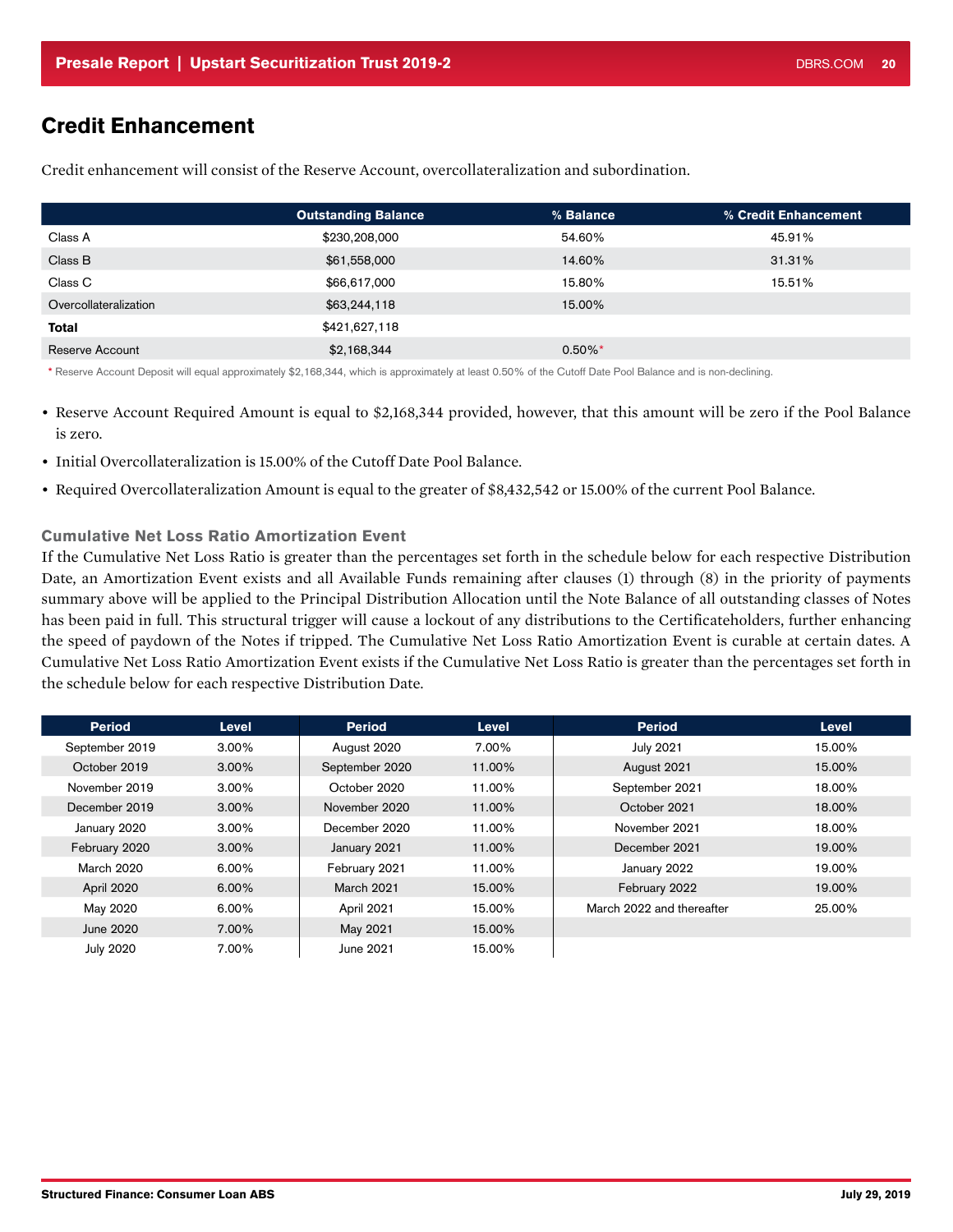### Cash Flow Analysis

DBRS incorporates a stressed cash flow analysis in its rating process. In the cash flow modeling analysis, several inputs were stressed in order to test whether the transaction cash flows could withstand potential performance and liquidity deterioration of the collateral at the requested rating levels of A (low) (sf ) and BBB (low) (sf ). Different assumptions were made for each term bucket (three, five and seven years) and loan grade (AA, A, B, C, D, E), including different loss timing curves and different prepayment curves.

DBRS developed separate expected-case default curves for each term bucket based on Upstart's historical performance as well as proxy data from peers in the consumer loan space. Four loss timing curves were modeled for each term bucket to assess the sensitivity of the transaction structure to the timing of defaults, including a front-loaded scenario, a middle-loaded scenario, a backloaded scenario and an evenly spread scenario. The timing of defaults reflects the potential for various economic conditions and applies a high level of stress on the transaction's cash flows to test the resilience of the Notes.

In addition to the loss timing curves, three prepayment curves were modeled for each term bucket to assess the sensitivity of the transaction structure to the timing of prepayments. While faster-than-expected prepayments may lower the credit risk of the transaction because the securitization trust is exposed to a shorter period of default risk, at the same time, faster prepayments may lower the amount of excess spread generated by the underlying collateral, thus reducing the amount of credit enhancement available to absorb losses. The expected-case CNL assumptions for the UPST 2019-2 pool by term segments are as follows:

| Loan Term | <b>CNL</b> |
|-----------|------------|
| 3-Year    | 12.15%     |
| 5-Year    | 21.05%     |
| 7-Year    | 28.98%     |

Break-even cash flow stress analysis demonstrated the maximized cumulative defaults (until the first dollar of Note defaults) while keeping all other A (low) (sf) and BBB (low) (sf) assumptions the same. Based on the most constraining cash flow scenario, the UPST 2019-2 transaction is able to withstand cumulative defaults of approximately  $52.66\%$  for A (low) (sf) and 39.28% for BBB (low) (sf). This represents multiples of approximately 2.74 times (x) for A (low) (sf) and 2.05x for BBB (low) (sf) of the DBRS expected-case cumulative default rate expectation for the UPST 2019-2 pool.

Please refer to Appendix A for additional cash flow assumption details.

### Legal Structure and Opinions

UPST 2019-2 is a special-purpose entity structured to be bankruptcy remote by restricting the Issuer's operations so that it does not engage in business with, or incur liabilities to, any other entity which may bring bankruptcy proceedings against the Issuer.

DBRS expects to receive an opinion of counsel to the effect that the transfer of the loans to the trust constitutes a true sale and that the trust assets will not be consolidated with those of Upstart in the event of bankruptcy. Additionally, DBRS expects to receive an opinion of counsel that the trustee has a perfected security interest in the trust assets.

DBRS expects to receive an opinion of counsel to the effect that the Notes will be treated as debt for federal income tax purposes rather than as an interest in the loans and other assets of the trust, or as an equity interest in the Issuer.

The Issuer intends to treat this transaction as a financing, reflecting the Notes as its indebtedness for tax and financial accounting purposes. In addition, the UPST 2019-2 transaction structure, representations and warranties as well as documentation were reviewed for consistency with the DBRS *Legal Criteria for U.S. Structured Finance*.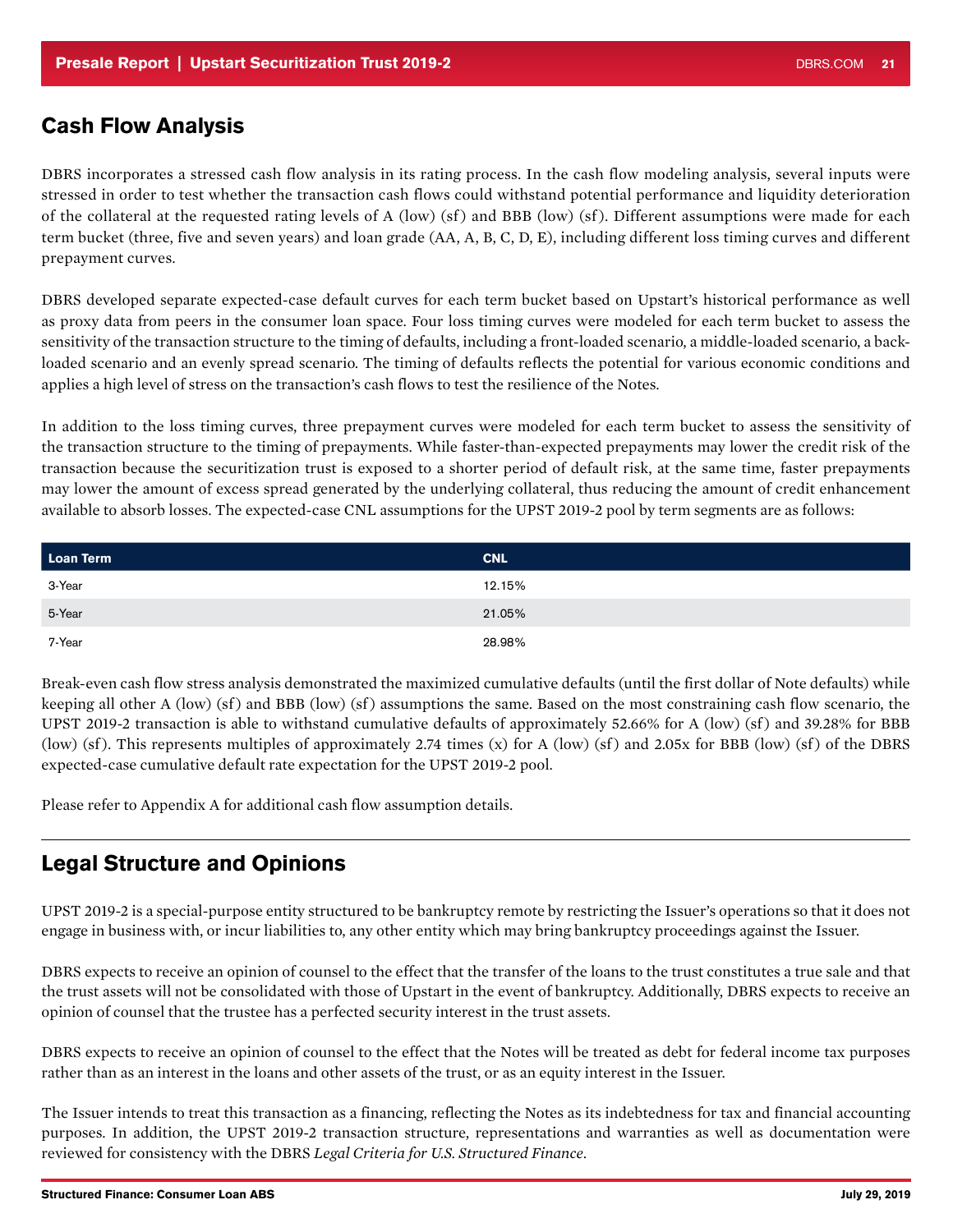# Appendix A — Cash Flow Details

#### Capital Structure

| <b>Class</b> | Size.         | <b>Collateral</b> | <b>Hard Credit</b><br><b>Enhancement</b> | Coupon    | <b>Multiple Range</b> | <b>DBRS Multiple</b> | Rating         | <b>Constraining</b><br><b>Scenario</b> |
|--------------|---------------|-------------------|------------------------------------------|-----------|-----------------------|----------------------|----------------|----------------------------------------|
| A            | \$230,208,000 | 54.60%            | 45.91%                                   | [TBD]%    | $2.00x - 3.25x$       | 2.55x                | A (low) (sf)   | <b>Front Curve</b>                     |
| в            | \$61,558,000  | 14.60%            | 31.31%                                   | $[TBD]\%$ | $1.75x - 2.50x$       | 2.05x                | BBB (low) (sf) | <b>Back Curve</b>                      |
| C            | \$66,617,000  | 15.80%            | 15.51%                                   | [TBD]%    | N/A                   | N/A                  | Unrated        | N/A                                    |
| <b>Total</b> | \$358,383,000 | 85.00%            |                                          |           |                       |                      |                |                                        |
| <b>OC</b>    | \$63,244,118  | 15.00%            |                                          |           |                       |                      |                |                                        |

|                                              | Initial 1 | Target 2 | <b>Floor</b> | <b>Model Assumptions</b>      |        |
|----------------------------------------------|-----------|----------|--------------|-------------------------------|--------|
| <b>Required Overcollateralization Amount</b> | 15.00%    | 15.00%   | \$8,432,542  | <b>DBRS Expected Net Loss</b> | 19.20% |
| <b>Reserve Account 3</b>                     | $0.50\%$  | 0.50%    | \$2.168.344  | <b>Recovery Rate</b>          | 5%     |

1 Initial overcollateralization is calculated as a percentage of the expected Pool Balance as of the Cutoff Date.

2 Target overcollateralization is calculated as a percentage of the current Pool Balance.

3 Reserve Account Deposit will equal approximately \$2,168,344, which is approximately at least 0.50% of the Cutoff Date Pool Balance and is non-declining.

### Voluntary Prepay Speeds (CPR)

|                                     | 3-Year Loans<br>5-Year Loans |  |  |                                                   | 7-Year Loans |  |  |                                                                                                                                    |  |  |  |  |  |  |
|-------------------------------------|------------------------------|--|--|---------------------------------------------------|--------------|--|--|------------------------------------------------------------------------------------------------------------------------------------|--|--|--|--|--|--|
| Year                                |                              |  |  |                                                   |              |  |  | 1 2 3 Year 1 2 3 4 5 Year 1 2 3 4 5 6 7                                                                                            |  |  |  |  |  |  |
| Exp. Case                           |                              |  |  |                                                   |              |  |  | 15.00% 23.00% 36.00% Exp. Case 12.00% 15.00% 20.00% 27.00% 34.00% Exp. Case 9.00% 11.00% 12.00% 15.00% 17.00% 23.00% 33.00%        |  |  |  |  |  |  |
| A (low) (sf)                        |                              |  |  |                                                   |              |  |  | 19.50% 29.90% 46.80% A (low) (sf) 15.60% 19.50% 26.00% 35.10% 44.20% A (low) (sf) 11.70% 14.30% 15.60% 19.50% 22.10% 29.90% 42.90% |  |  |  |  |  |  |
| BBB (low) (sf) 18.00% 27.60% 43.20% |                              |  |  | BBB (low) (sf) 14.40% 18.00% 24.00% 32.40% 40.80% |              |  |  | BBB (low) (sf) 10.80% 13.20% 14.40% 18.00% 20.40% 27.60% 39.60%                                                                    |  |  |  |  |  |  |

### **Triggers**

#### CNL Trigger

| <b>Period</b>  | Level    | <b>Period</b>     | <b>Level</b> | <b>Period</b>             | <b>Level</b> |
|----------------|----------|-------------------|--------------|---------------------------|--------------|
| September 2019 | $3.00\%$ | August 2020       | 7.00%        | <b>July 2021</b>          | 15.00%       |
| October 2019   | $3.00\%$ | September 2020    | 11.00%       | August 2021               | 15.00%       |
| November 2019  | $3.00\%$ | October 2020      | 11.00%       | September 2021            | 18.00%       |
| December 2019  | $3.00\%$ | November 2020     | 11.00%       | October 2021              | 18.00%       |
| January 2020   | $3.00\%$ | December 2020     | 11.00%       | November 2021             | 18.00%       |
| February 2020  | $3.00\%$ | January 2021      | 11.00%       | December 2021             | 19.00%       |
| March 2020     | 6.00%    | February 2021     | 11.00%       | January 2022              | 19.00%       |
| April 2020     | $6.00\%$ | <b>March 2021</b> | 15.00%       | February 2022             | 19.00%       |
| May 2020       | 6.00%    | April 2021        | 15.00%       | March 2022 and thereafter | 25.00%       |
| June 2020      | 7.00%    | May 2021          | 15.00%       |                           |              |
| July 2020      | 7.00%    | June 2021         | 15.00%       |                           |              |

Recovery Lag (months) 3